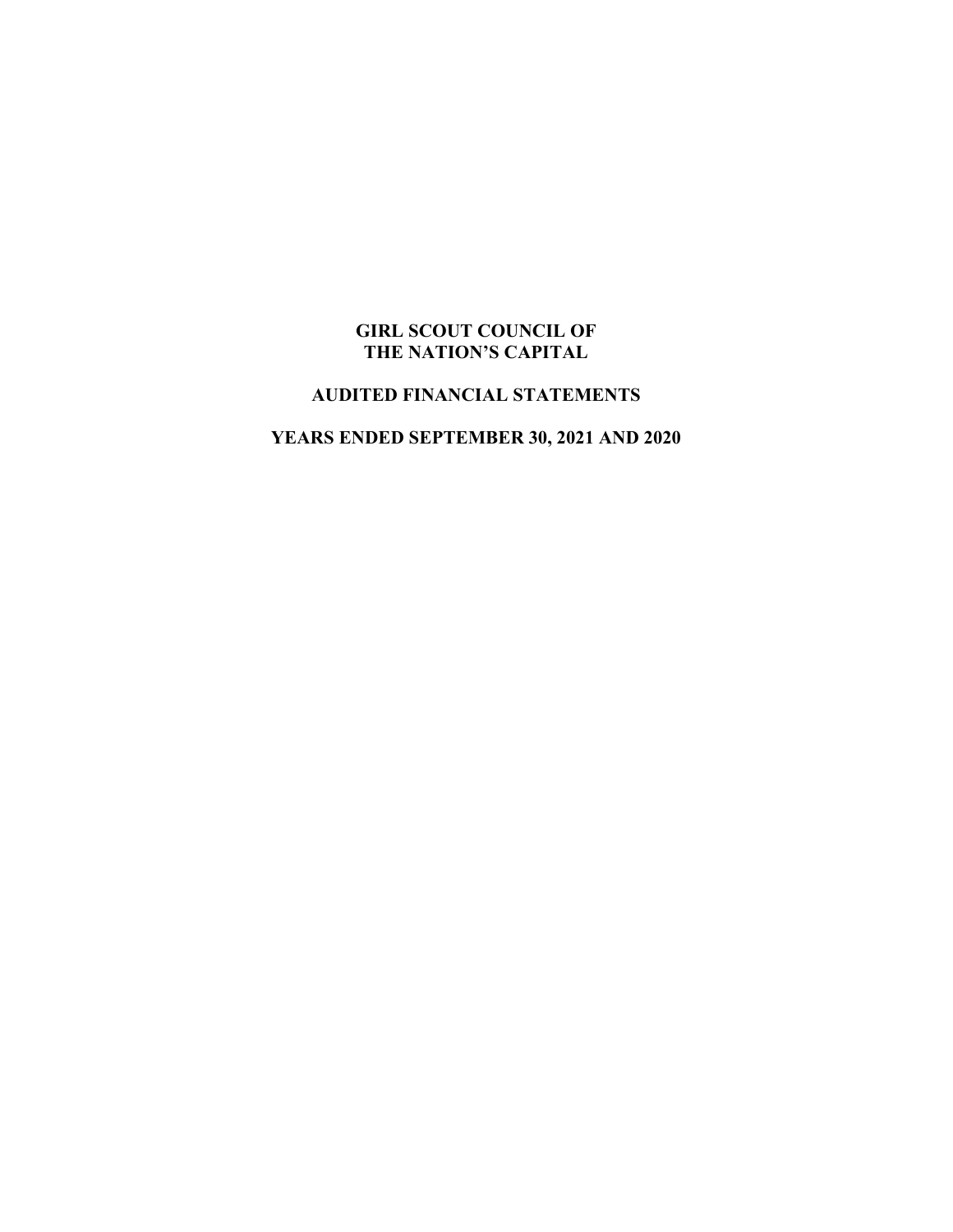**Table of Contents**

|                                          | Page           |
|------------------------------------------|----------------|
| <b>Independent Auditor's Report</b>      | $1 - 2$        |
| <b>Audited Financial Statements</b>      |                |
| <b>Statements of Financial Position</b>  | 3              |
| <b>Statements of Activities</b>          | $\overline{4}$ |
| Statements of Changes in Net Assets      | 5              |
| <b>Statements of Functional Expenses</b> | $6 - 7$        |
| <b>Statements of Cash Flows</b>          | 8              |
| Notes to Financial Statements            | $9 - 29$       |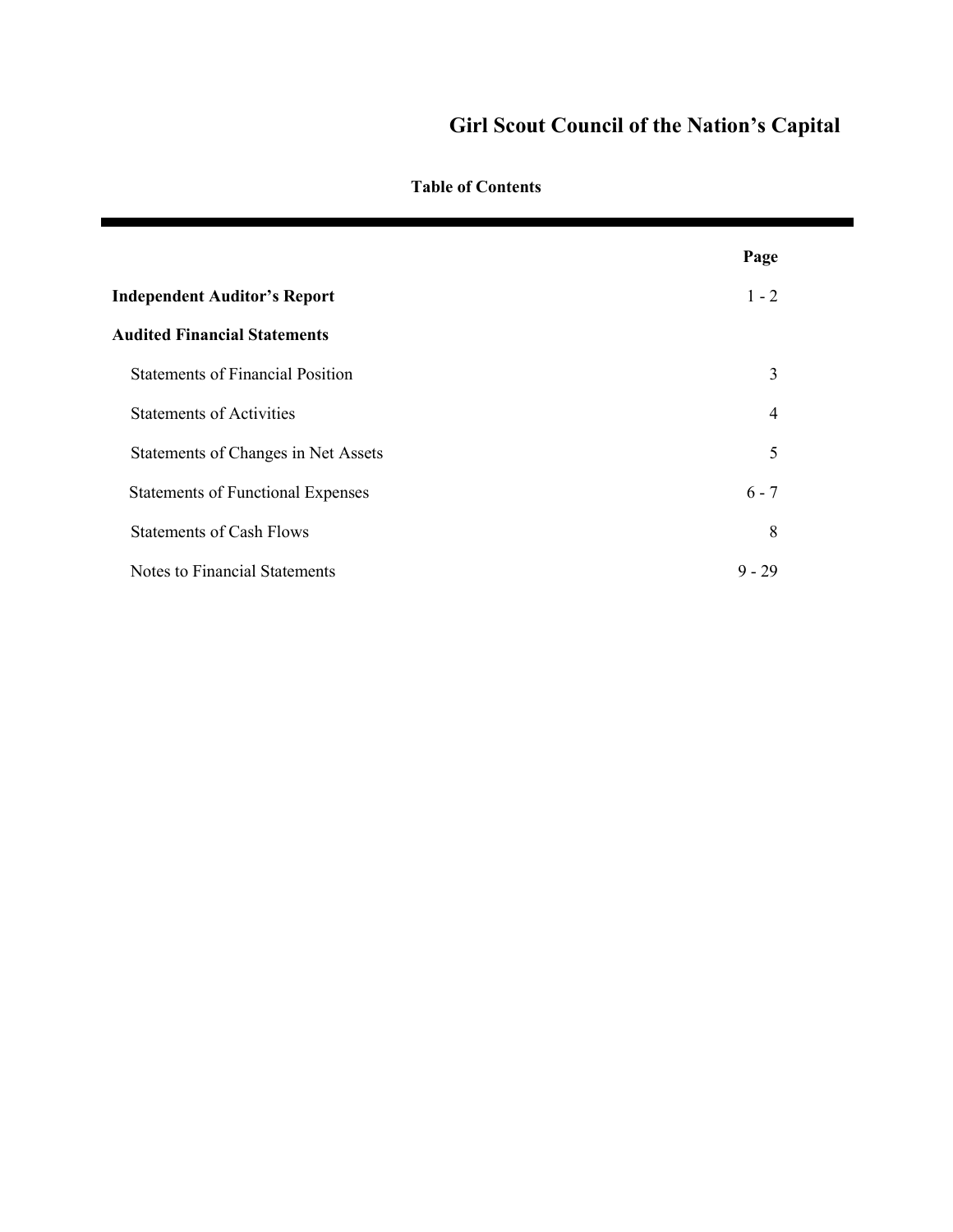

111 Rockville Pike Suite 600 Rockville, Maryland 20850

₩ 301.231.6200 ■ 301.231.7630 www.aronsonllc.com info@aronsonllc.com

### **Independent Auditor's Report**

Board of Directors **Girl Scout Council of the Nation's Capital** Washington, D.C.

We have audited the accompanying financial statements of the **Girl Scout Council of the Nation's Capital** (a nonprofit organization), which comprise the Statements of Financial Position as of September 30, 2021 and 2020 and the related Statements of Activities, Changes in Net Assets, Functional Expenses, and Cash Flows for the years then ended, and the related notes to the financial statements.

#### *Management's Responsibility for the Financial Statements*

Management is responsible for the preparation and fair presentation of these financial statements in accordance with accounting principles generally accepted in the United States of America; this includes the design, implementation, and maintenance of internal control relevant to the preparation and fair presentation of financial statements that are free from material misstatement, whether due to fraud or error.

#### *Auditor's Responsibility*

Our responsibility is to express an opinion on these financial statements based on our audits. We conducted our audits in accordance with auditing standards generally accepted in the United States of America. Those standards require that we plan and perform the audit to obtain reasonable assurance about whether the financial statements are free from material misstatement.

An audit involves performing procedures to obtain audit evidence about the amounts and disclosures in the financial statements. The procedures selected depend on the auditor's judgment, including the assessment of the risks of material misstatement of the financial statements, whether due to fraud or error. In making those risk assessments, the auditor considers internal control relevant to the entity's preparation and fair presentation of the financial statements in order to design audit procedures that are appropriate in the circumstances, but not for the purpose of expressing an opinion on the effectiveness of the entity's internal control. Accordingly, we express no such opinion. An audit also includes evaluating the appropriateness of accounting policies used and the reasonableness of significant accounting estimates made by management, as well as evaluating the overall presentation of the financial statements.

We believe that the audit evidence we have obtained is sufficient and appropriate to provide a basis for our audit opinion.

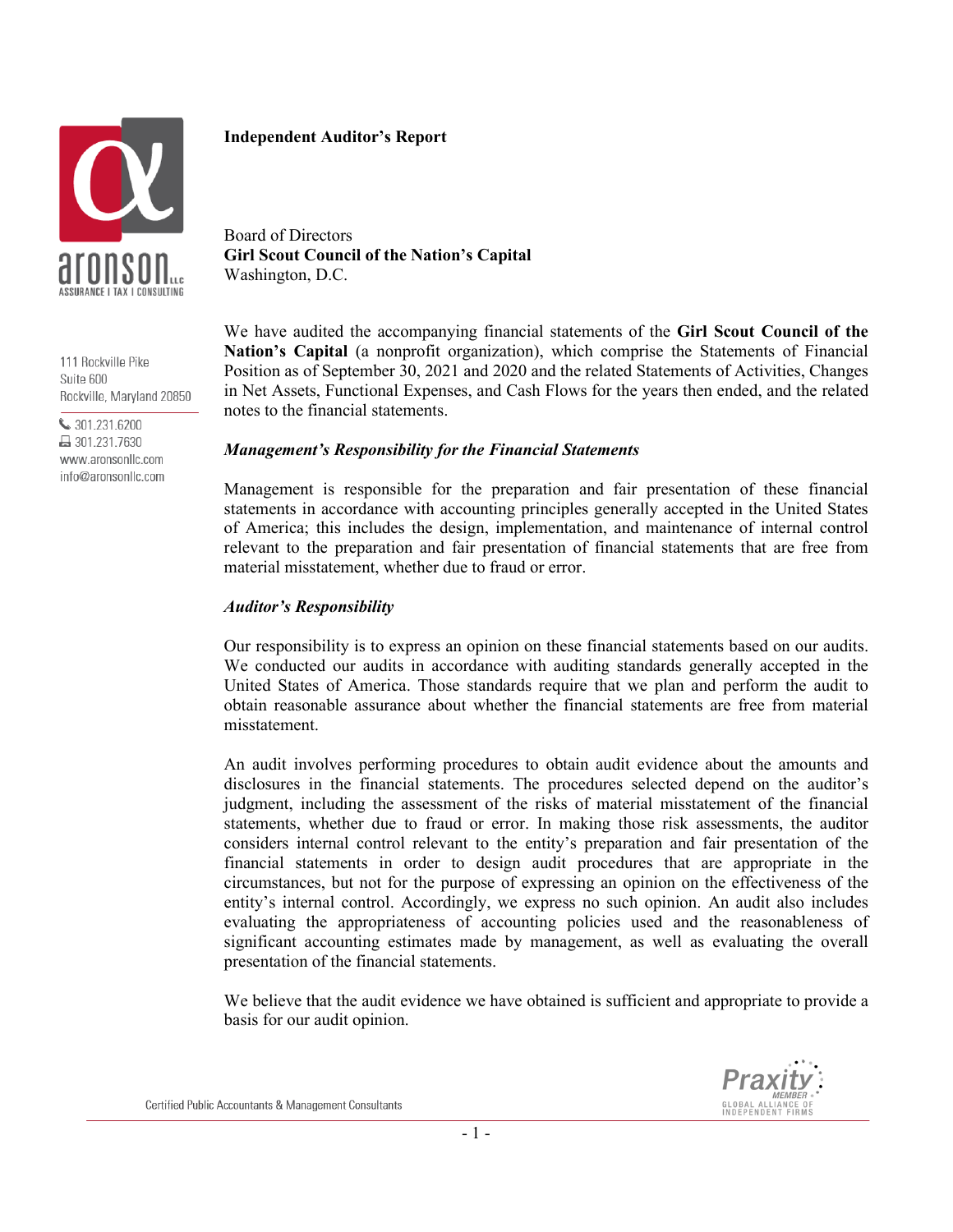### **Independent Auditor's Report (continued)**

### *Opinion*

In our opinion, the financial statements referred to above present fairly, in all material respects, the financial position of **Girl Scout Council of the Nation's Capital** as of September 30, 2021 and 2020 and the changes in its net assets and its cash flows for the years then ended in accordance with accounting principles generally accepted in the United States of America.

### *Adoption of Accounting Standards Update (ASU) 2014-09, Revenue from Contracts with Customers (Topic 606)*

As discussed in Note 1 to the consolidated financial statements, effective October 1, 2020, the Council changed its method of accounting for revenue in these consolidated financial statements due to the adoption of ASU 2014-09, *Revenue from Contracts with Customers (Topic 606),* as amended, using the modified retrospective adoption method. Our opinion is not modified with respect to this matter.

Aronson un

Rockville, Maryland February 9, 2022



Certified Public Accountants & Management Consultants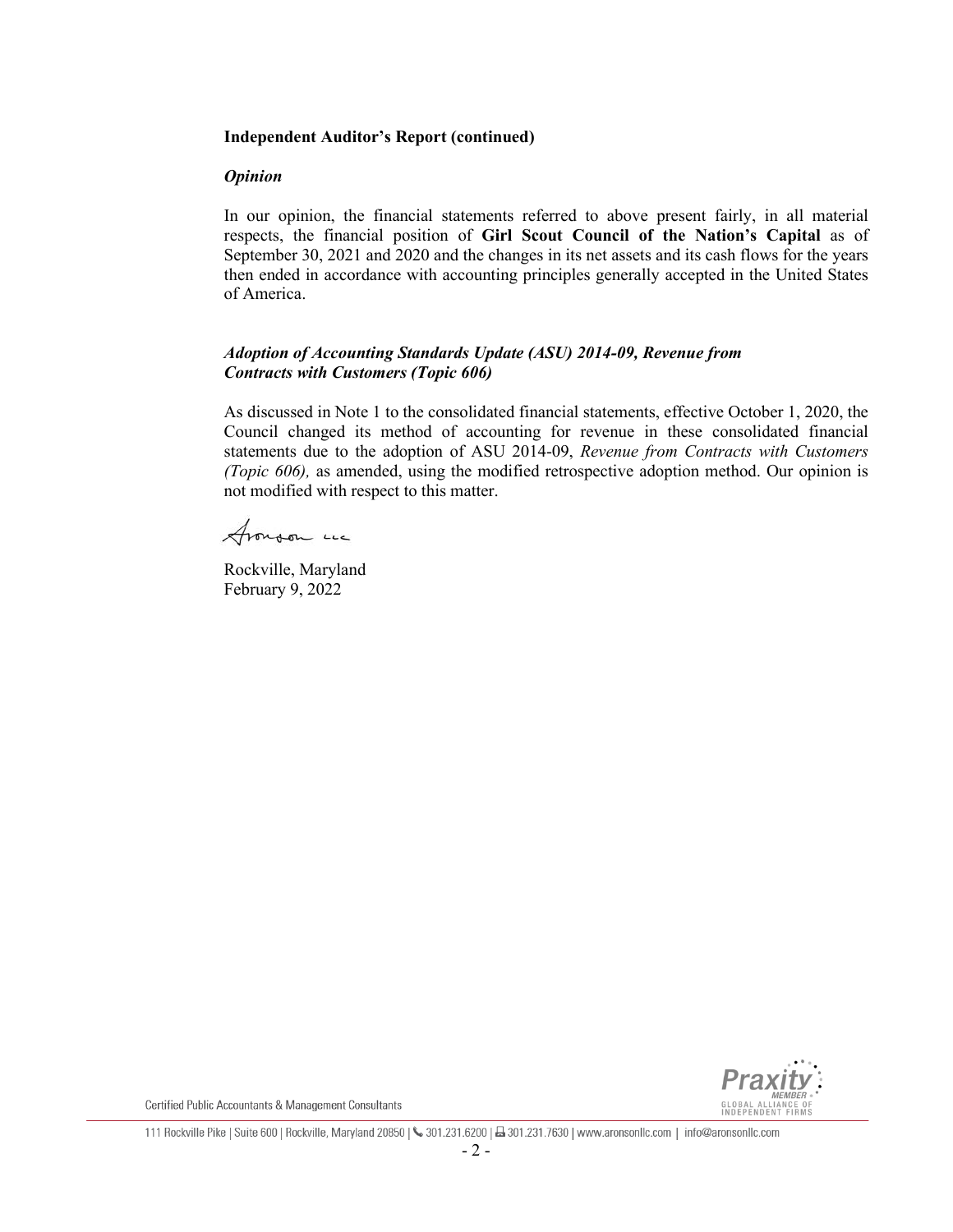| September 30,                                                                                                                                                                                                                 |             | 2021                                                                                       |               | 2020                                                                                        |
|-------------------------------------------------------------------------------------------------------------------------------------------------------------------------------------------------------------------------------|-------------|--------------------------------------------------------------------------------------------|---------------|---------------------------------------------------------------------------------------------|
| <b>Assets</b>                                                                                                                                                                                                                 |             |                                                                                            |               |                                                                                             |
| Cash and cash equivalents<br>Accounts receivable, net<br>Contributions receivable, net<br>Inventory<br>Prepaid expenses and deposits<br>Investments<br>Beneficial interest in perpetual trusts<br>Property and equipment, net | \$          | 6,086,622<br>80,991<br>216,695<br>313,916<br>433,346<br>15,693,344<br>90,230<br>25,414,505 | \$            | 5,920,665<br>119,429<br>178,325<br>418,818<br>475,840<br>13,660,867<br>90,230<br>25,477,416 |
| <b>Total assets</b>                                                                                                                                                                                                           | \$          | 48,329,649                                                                                 | \$            | 46, 341, 590                                                                                |
| <b>Liabilities and Net Assets</b><br>Accounts payable and accrued expenses<br>Accrued payroll and related liabilities<br>Deferred rent<br>Deferred revenue<br>Capital lease obligation<br>PPP loan<br>Note payable            | $\mathbf S$ | 403,831<br>639,273<br>804,099<br>50,793<br>29,894<br>1,257,500<br>27,716                   | $\mathcal{S}$ | 279,511<br>555,408<br>856,808<br>7,156<br>155,161<br>1,340,600<br>35,547                    |
| <b>Total liabilities</b>                                                                                                                                                                                                      |             | 3,213,106                                                                                  |               | 3,230,191                                                                                   |
| <b>Net assets</b><br>Without donor restrictions<br>Board designated - operating reserve<br>Undesignated                                                                                                                       |             | 10,102,641<br>31,191,830                                                                   |               | 8,359,677<br>31,133,416                                                                     |
| Total net assets without donor restrictions                                                                                                                                                                                   |             | 41,294,471                                                                                 |               | 39,493,093                                                                                  |
| With donor restrictions                                                                                                                                                                                                       |             | 3,822,072                                                                                  |               | 3,618,306                                                                                   |
| <b>Total net assets</b>                                                                                                                                                                                                       |             | 45,116,543                                                                                 |               | 43, 111, 399                                                                                |
| <b>Total liabilities and net assets</b>                                                                                                                                                                                       | \$          | 48,329,649                                                                                 |               | \$46,341,590                                                                                |

#### **Statements of Financial Position**

The accompanying Notes to Financial Statements are an integral part of these financial statements.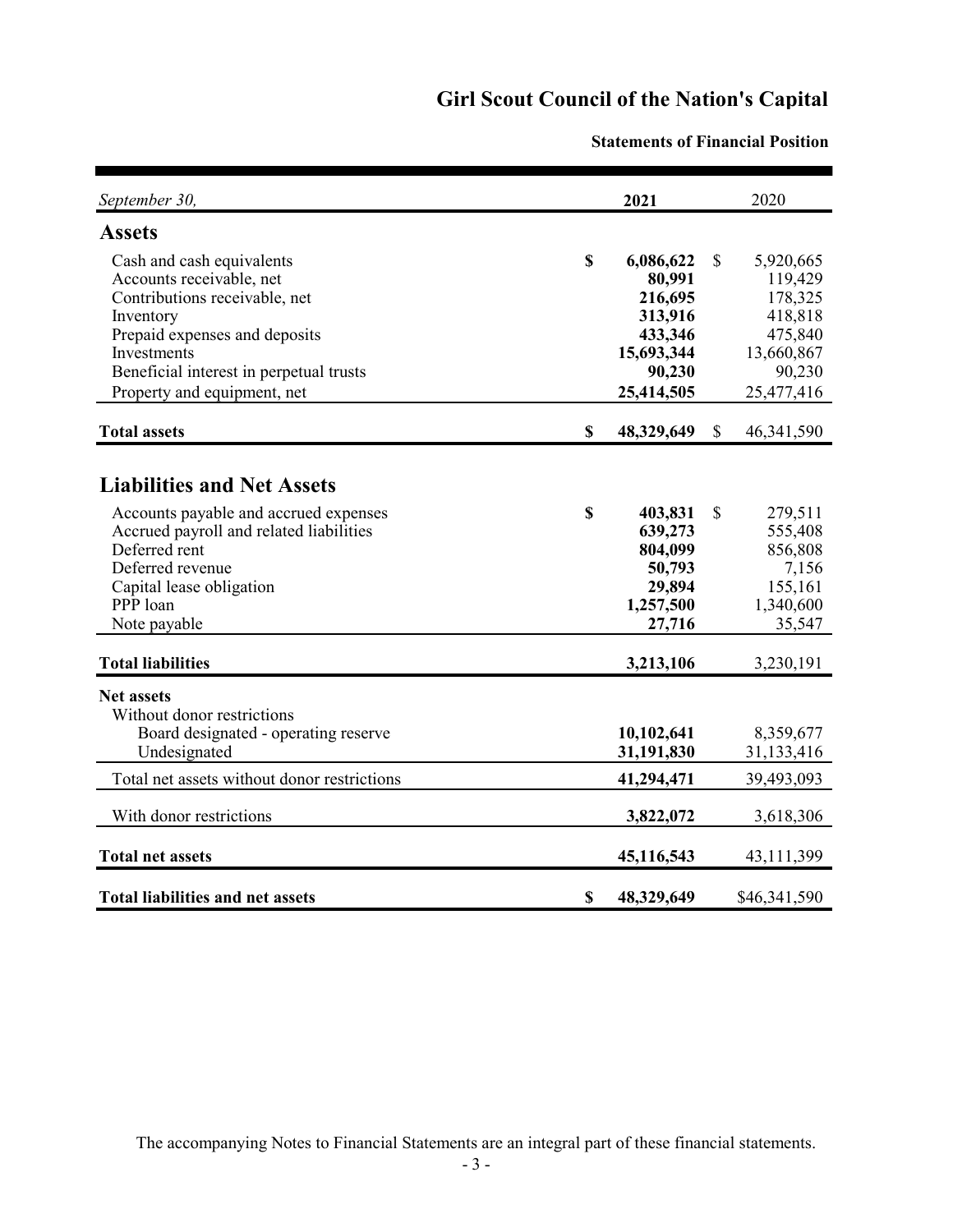**Statements of Activities**

| For the Years Ended September 30,                          |                              | 2021                                         |                         | 2020                                    |  |
|------------------------------------------------------------|------------------------------|----------------------------------------------|-------------------------|-----------------------------------------|--|
|                                                            | Operating                    | Capital                                      | <b>Total</b>            | Total                                   |  |
|                                                            |                              |                                              |                         |                                         |  |
| <b>Changes in net assets without Donor Restrictions</b>    |                              |                                              |                         |                                         |  |
| Revenue, gains, and other support<br>Sales                 |                              |                                              |                         |                                         |  |
| Cost of Sales                                              | 17,234,758<br>S<br>7,551,053 | $\mathbf{\$}$<br>\$                          | 17,234,758<br>7,551,053 | 20,761,917<br><sup>S</sup><br>6,304,409 |  |
| <b>Net Sales</b>                                           | 9,683,705                    | $\blacksquare$                               | 9,683,705               | 14,457,508                              |  |
|                                                            |                              |                                              |                         |                                         |  |
| <b>Other Support</b>                                       |                              |                                              |                         |                                         |  |
| Land contribution                                          |                              | 145,000                                      | 145,000                 |                                         |  |
| Camping and other program fees                             | 830,597                      |                                              | 830,597                 | 115,920                                 |  |
| Foundation and corporate contributions                     | 99,382                       |                                              | 99,382                  | 119,935                                 |  |
| Government contributions                                   | 1,340,600                    |                                              | 1,340,600               |                                         |  |
| Annual giving campaigns                                    | 754,731                      |                                              | 754,731                 | 649,944                                 |  |
| United Way designations                                    | 30,472                       |                                              | 30,472                  | 46,609                                  |  |
| Interest and dividends                                     | 326,237                      |                                              | 326,237                 | 248,652                                 |  |
| Other income                                               | 183,155                      |                                              | 183,155                 | 131,395                                 |  |
| Net realized and unrealized gains on investments           | 1,793,741                    |                                              | 1,793,741               | 483,514                                 |  |
| <b>Total other support</b>                                 | 5,358,915                    | 145,000                                      | 5,503,915               | 1,795,969                               |  |
|                                                            |                              |                                              |                         |                                         |  |
| Net assets released from restrictions:                     |                              |                                              |                         |                                         |  |
| Satisfaction of program restrictions                       | 961,151                      |                                              | 961,151                 | 1,559,567                               |  |
| Total revenue, gains, and other support                    | 16,003,771                   | 145,000                                      | 16,148,771              | 17,813,044                              |  |
| <b>Expenses</b>                                            |                              |                                              |                         |                                         |  |
| <b>Program services:</b>                                   |                              |                                              |                         |                                         |  |
| Troop-type service                                         | 6,309,895                    | 87,036                                       | 6,396,931               | 6,585,840                               |  |
| Camping and property                                       | 902,287                      | 609,088                                      | 1,511,375               | 1,068,963                               |  |
| Day Camps and outreach                                     | 181,657                      | 87,036                                       | 268,693                 | 175,238                                 |  |
| Adult/volunteer development                                | 3,158,763                    | 87,036                                       | 3,245,799               | 3,546,009                               |  |
| <b>Total program services</b>                              | 10,552,602                   | 870,196                                      | 11,422,798              | 11,376,050                              |  |
|                                                            |                              |                                              |                         |                                         |  |
| <b>Support services:</b>                                   |                              |                                              |                         |                                         |  |
| Fundraising                                                | 1,449,870                    |                                              | 1,449,870               | 1,596,919                               |  |
| Management and general                                     | 1,474,725                    |                                              | 1,474,725               | 1,413,082                               |  |
| <b>Total support services</b>                              | 2,924,595                    | $\blacksquare$                               | 2,924,595               | 3,010,001                               |  |
|                                                            |                              |                                              |                         |                                         |  |
| <b>Total expenses</b>                                      | 13,477,197                   | 870,196                                      | 14,347,393              | 14,386,051                              |  |
| Increase in net assets without donor restrictions          | 2,526,574                    | (725, 196)                                   | 1,801,378               | 3,426,993                               |  |
|                                                            |                              |                                              |                         |                                         |  |
| Changes in net assets with donor restrictions              |                              |                                              |                         |                                         |  |
| Foundation and corporate contributions                     | 667,047                      |                                              | 667,047                 | 529,017                                 |  |
| Individual giving contributions                            | 454,864                      |                                              | 454,864                 | 360,786                                 |  |
| Event sponsorships                                         | 700                          |                                              | 700                     | 126,850                                 |  |
| Net assets released from restrictions                      | (961, 151)                   |                                              | (961, 151)              | (1,559,567)                             |  |
| Increase (decrease) in net assets with donor restrictions  | 161,460                      | $\blacksquare$                               | 161,460                 | (542, 914)                              |  |
|                                                            |                              |                                              |                         |                                         |  |
| Changes in net assets with donor retrictions in perpetuity |                              |                                              |                         |                                         |  |
| Contributions                                              | 42,306                       |                                              | 42,306                  | 52,939                                  |  |
| Increase in permanently restricted net assets              | 42,306                       | $\blacksquare$                               | 42,306                  | 52,939                                  |  |
|                                                            |                              |                                              |                         |                                         |  |
| Increase in net assets                                     | 2,730,340<br>\$              | $(725, 196)$ \$<br>$\boldsymbol{\mathsf{S}}$ | 2,005,144               | 2,937,018<br><sup>\$</sup>              |  |

The accompanying Notes to Financial Statements are an integral part of these financial statements.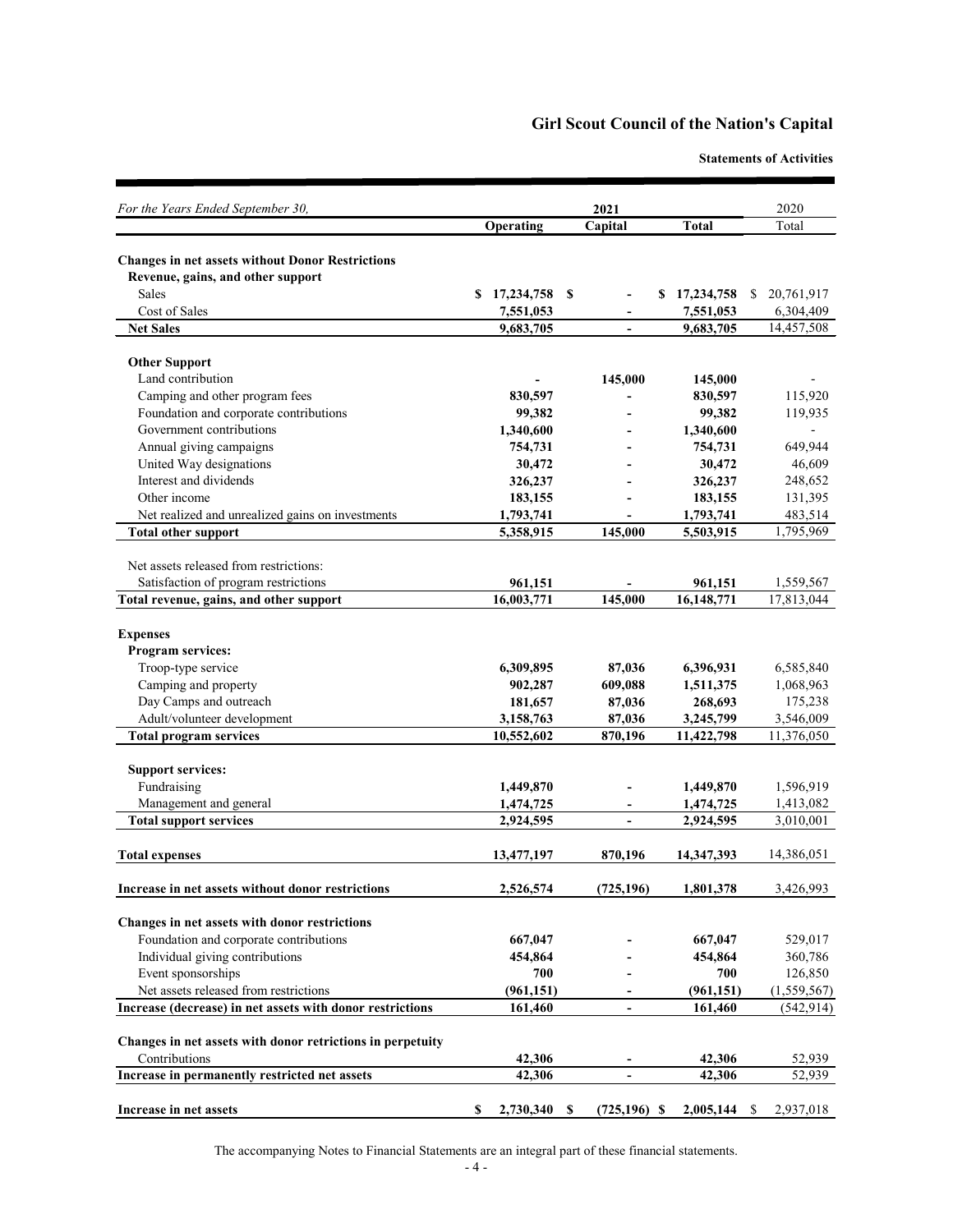|                                |    | <b>Without Donor</b><br><b>Restrictions</b> |    | <b>With Donor</b><br><b>Restrictions</b> | <b>Total</b> |
|--------------------------------|----|---------------------------------------------|----|------------------------------------------|--------------|
| Net Assets, October 1, 2019    | \$ | 36,066,100                                  | \$ | 4,108,281<br>-S                          | 40,174,381   |
| Change in net assets           |    | 3,426,993                                   |    | (489, 975)                               | 2,937,018    |
| Net Assets, September 30, 2020 |    | 39,493,093                                  |    | 3,618,306                                | 43,111,399   |
| Change in net assets           |    | 1,801,378                                   |    | 203,766                                  | 2,005,144    |
| Net Assets, September 30, 2021 | S  | 41,294,471                                  | S  | 3,822,072<br>S                           | 45,116,543   |

**Statements of Changes in Net Assets**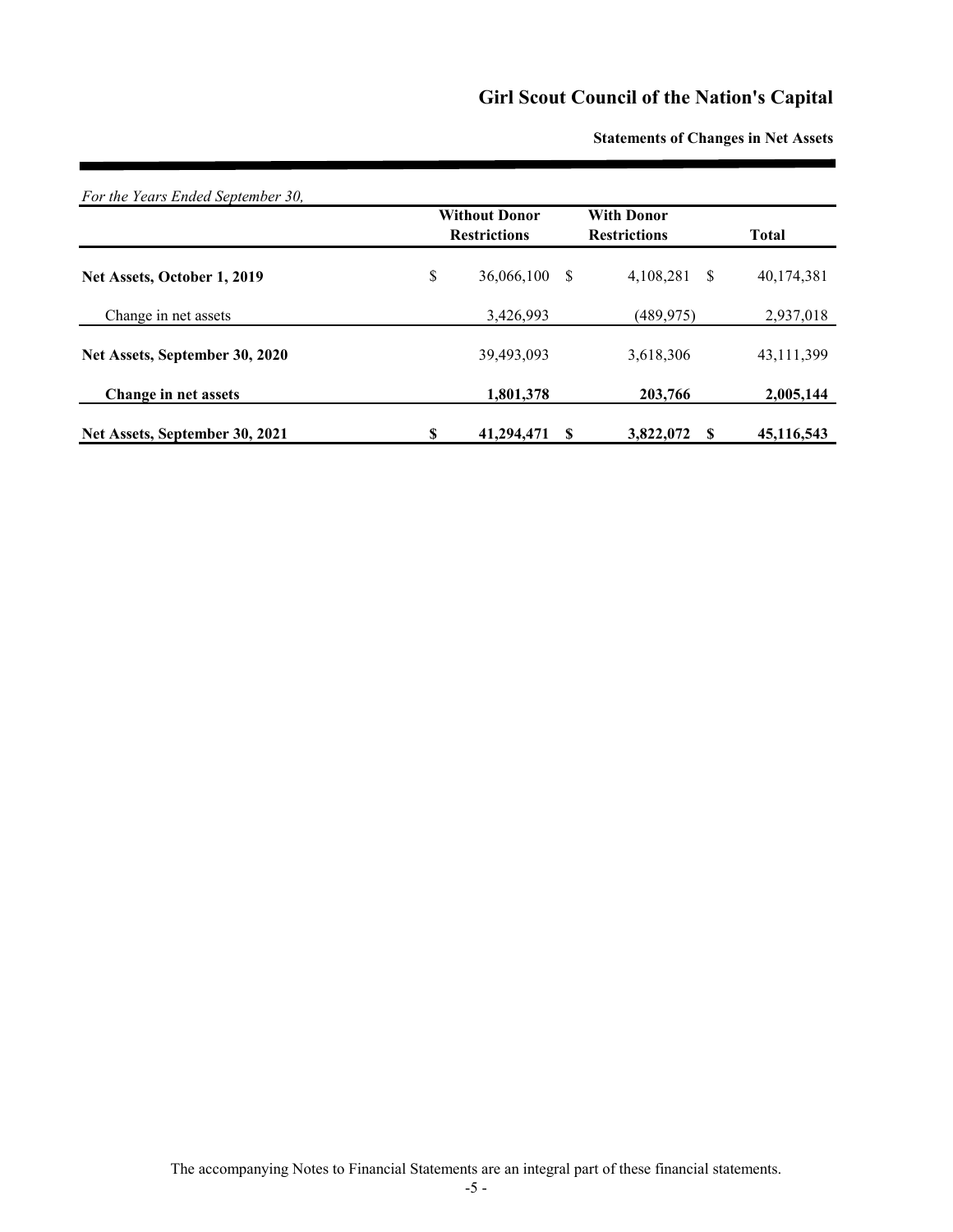### **Statement of Functional Expenses**

|                                                     |             |              |              |                  | Program Services |                   |             | <b>Supporting Services</b> |             |  |  |
|-----------------------------------------------------|-------------|--------------|--------------|------------------|------------------|-------------------|-------------|----------------------------|-------------|--|--|
|                                                     |             |              |              |                  | Total            |                   |             |                            |             |  |  |
| For the Year Ended                                  | Troop-Type  | Camping and  | Day Camps    | Adult/Volunteer  | Program          |                   | Mangement   |                            | Total       |  |  |
| September 30, 2021                                  | Service     | Property     | and Outreach | Development      | Services         | Fundraising       | and General | Total                      | Expenses    |  |  |
| Salaries                                            | \$2,894,014 | \$513,012    | \$68,231     | \$1,715,594      | \$5,190,851      | \$773,326         | \$716,881   | \$1,490,207                | \$6,681,058 |  |  |
| Staff health and retirement benefits                | 717,121     | 78,658       | 13,331       | 448,392          | 1,257,502        | 205,444           | 190,639     | 396,083                    | 1,653,585   |  |  |
| Payroll taxes                                       | 205,163     | 36,369       | 4,837        | 121,622          | 367,991          | 54,823            | 50,821      | 105,644                    | 473,635     |  |  |
| Total salaries and related expenses                 | 3,816,298   | 628,039      | 86,399       | 2,285,608        | 6,816,344        | 1,033,593         | 958,341     | 1,991,934                  | 8,808,278   |  |  |
| Professional fees                                   | 274,993     | 47,696       | 4,300        | 106,542          | 433,531          | 58,037            | 174,690     | 232,727                    | 666,258     |  |  |
| Supplies                                            | 647,030     | 160,083      | 13,632       | 149,923          | 970,668          | 16,696            | 7,021       | 23,717                     | 994,385     |  |  |
| Communication                                       | 88,716      | 13,930       | 1,205        | 46,062           | 149,913          | 16,179            | 53,116      | 69,295                     | 219,208     |  |  |
| Postage and shipping                                | 42,829      | 7,390        | 706          | 11,027           | 61,952           | 15,863            | 2,334       | 18,197                     | 80,149      |  |  |
| Occupancy                                           | 1,004,289   | 300          | 26           | 372,357          | 1,376,972        | 174,305           | 154,209     | 328,514                    | 1,705,486   |  |  |
| Rentals and maintenance                             | 14,785      | 1,542        | 129          | 4,800            | 21,256           | 4,671             | 4,671       | 9,342                      | 30,598      |  |  |
| Outside printing and artwork                        | 51,091      | 7,153        | 738          | 29,282           | 88,264           | 34,594            | 1,322       | 35,916                     | 124,180     |  |  |
| Transportation and related expenses                 | 73,869      | 382          | 71,020       | 26,894           | 172,165          | 7,390             | 7,537       | 14,927                     | 187,092     |  |  |
| Adult conferences and conventions                   | 12,382      | 10,127       | 1,392        | 9,008            | 32,909           | 2,366             | 2,359       | 4,725                      | 37,634      |  |  |
| Specific assistance to individual girls and adults  | 235,899     | 18,161       | 1,513        | 83,459           | 339,032          |                   |             |                            | 339,032     |  |  |
| Dues for membership in other organizations          | 1,029       | 1,069        | 75           | 418              | 2,591            | 2,361             | 2,011       | 4,372                      | 6,963       |  |  |
| Miscellaneous                                       | 46,685      | 6,415        | 522          | 33,383           | 87,005           | 83,815            | 107,114     | 190,929                    | 277,934     |  |  |
| Total expenses before depreciation and amortization | 6,309,895   | 902,287      | 181,657      | 3,158,763        | 10,552,602       | 1,449,870         | 1,474,725   | 2,924,595                  | 13,477,197  |  |  |
| Depreciation and amortization                       | 87.036      | 609,088      | 87,036       | 87,036           | 870,196          |                   |             |                            | 870,196     |  |  |
| <b>Total expenses</b>                               | \$6,396,931 | 1,511,375 \$ | 268,693 \$   | 3,245,799<br>-SS | 11,422,798       | 1,449,870 \$<br>S | 1,474,725   | 2,924,595 \$<br>-S         | 14,347,393  |  |  |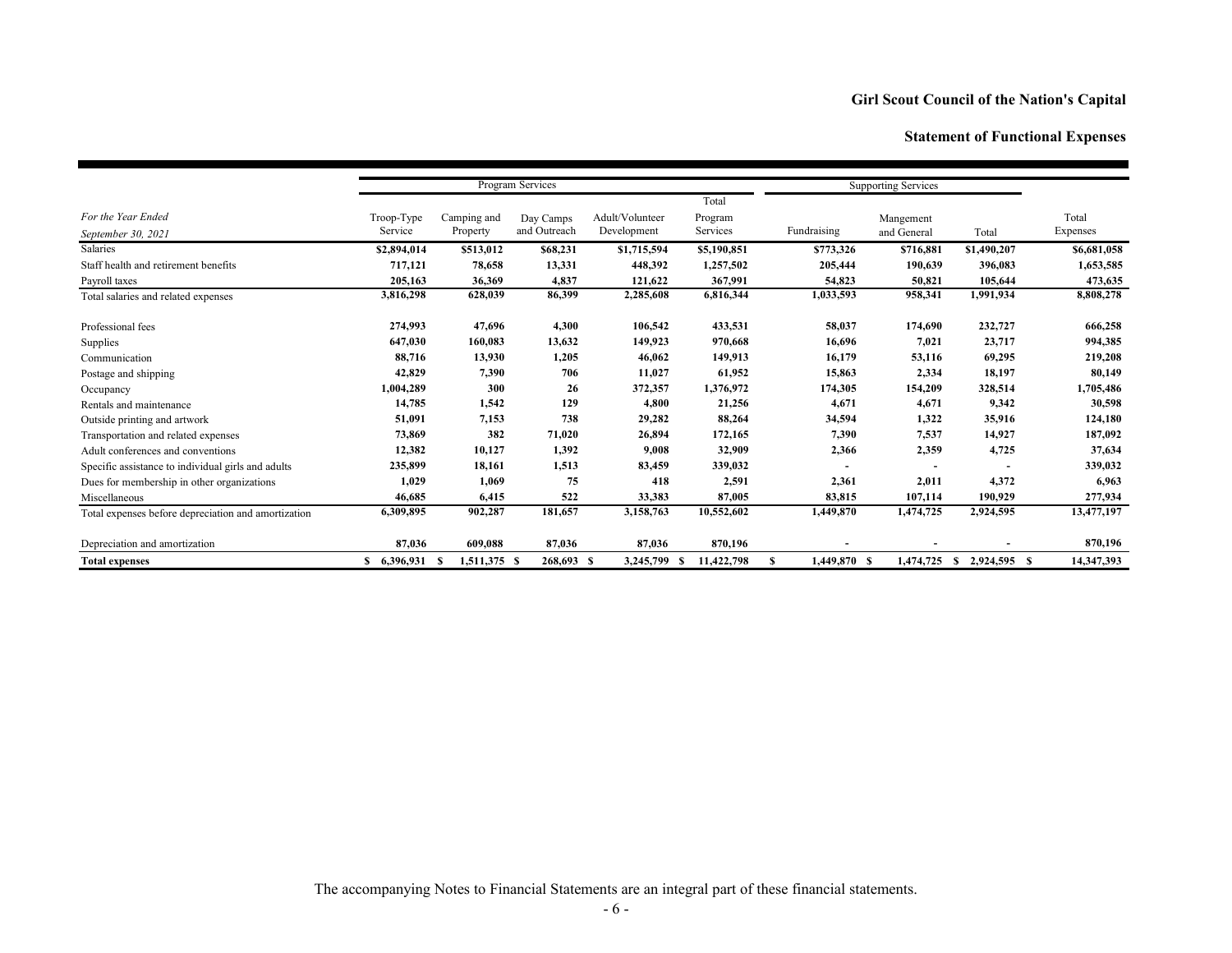### Statement of Functional Expenses

|                                                     |                       |                         | Program Services          |                                |                              |             | <b>Supporting Services</b> |              |                   |
|-----------------------------------------------------|-----------------------|-------------------------|---------------------------|--------------------------------|------------------------------|-------------|----------------------------|--------------|-------------------|
| For the Year Ended<br>September 30, 2020            | Troop-Type<br>Service | Camping and<br>Property | Day Camps<br>and Outreach | Adult/Volunteer<br>Development | Total<br>Program<br>Services | Fundraising | Mangement<br>and General   | Total        | Total<br>Expenses |
| Salaries                                            | 2,897,937 \$<br>S     | 260,560                 | 45,385<br>-S              | 1,831,924 \$<br>- S            | 5,035,806                    | 801,781     | 668,197 \$<br>-S           | 1,469,978 \$ | 6,505,784         |
| Staff health and retirement benefits                | 788,681               | 71,411                  | 12,611                    | 511,513                        | 1,384,216                    | 225,518     | 186,492                    | 412,010      | 1,796,226         |
| Payroll taxes                                       | 213,864               | 19,233                  | 3,350                     | 135,221                        | 371,668                      | 59,227      | 49,321                     | 108,548      | 480,216           |
| Total salaries and related expenses                 | 3,900,482             | 351,204                 | 61,346                    | 2,478,658                      | 6,791,690                    | 1,086,526   | 904,010                    | 1,990,536    | 8,782,226         |
| Professional fees                                   | 194,055               | 2,510                   | 1,468                     | 99,378                         | 297,411                      | 56,180      | 138,205                    | 194,385      | 491,796           |
| Supplies                                            | 606,004               | 33,326                  | 7,355                     | 147,651                        | 794,336                      | 52,392      | 20,389                     | 72,781       | 867,117           |
| Communication                                       | 104,066               | 5,957                   | 1,943                     | 58,526                         | 170,492                      | 22,786      | 51,156                     | 73,942       | 244,434           |
| Postage and shipping                                | 84,200                | 13,403                  | 1,542                     | 22,228                         | 121,373                      | 30,447      | 3,576                      | 34,023       | 155,396           |
| Occupancy                                           | 1,041,670             | 2,438                   | 2,342                     | 380,537                        | 1,426,987                    | 185,969     | 161,228                    | 347,197      | 1,774,184         |
| Rentals and maintenance                             | 28,862                | 3,565                   | 3,565                     | 8,364                          | 44,356                       | 8,288       | 11,853                     | 20,141       | 64,497            |
| Outside printing and artwork                        | 112,620               | 17,781                  | 1,880                     | 58,652                         | 190,933                      | 54,120      | 3,199                      | 57,319       | 248,252           |
| Transportation and related expenses                 | 68,763                | 18,258                  | 5,002                     | 37,424                         | 129,447                      | 10,158      | 9,423                      | 19,581       | 149,028           |
| Adult conferences and conventions                   | 7,710                 | 2,005                   | 717                       | 7,828                          | 18,260                       | 619         | 6,516                      | 7,135        | 25,395            |
| Specific assistance to individual girls and adults  | 282,673               | 2,731                   | 228                       | 125,420                        | 411,052                      |             |                            |              | 411,052           |
| Dues for membership in other organizations          | 1,590                 | 1,677                   | 126                       | 771                            | 4,164                        | 2,625       | 2,027                      | 4,652        | 8,816             |
| Miscellaneous                                       | 65,469                | 374                     | 48                        | 32,896                         | 98,787                       | 86,809      | 101,500                    | 188,309      | 287,096           |
| Total expenses before depreciation and amortization | 6,498,164             | 455,229                 | 87,562                    | 3,458,333                      | 10,499,288                   | 1,596,919   | 1,413,082                  | 3,010,001    | 13,509,289        |
| Depreciation and amortization                       | 87,676                | 613,734                 | 87,676                    | 87,676                         | 876,762                      |             |                            |              | 876,762           |
| <b>Total expenses</b>                               | 6,585,840<br>S        | 1,068,963 \$            | 175,238 \$                | 3,546,009                      | 11,376,050                   | 1.596.919   | 1,413,082<br>- \$<br>- \$  | 3,010,001    | 14,386,051<br>-S  |

The accompanying Notes to Financial Statements are an integral part of these financial statements.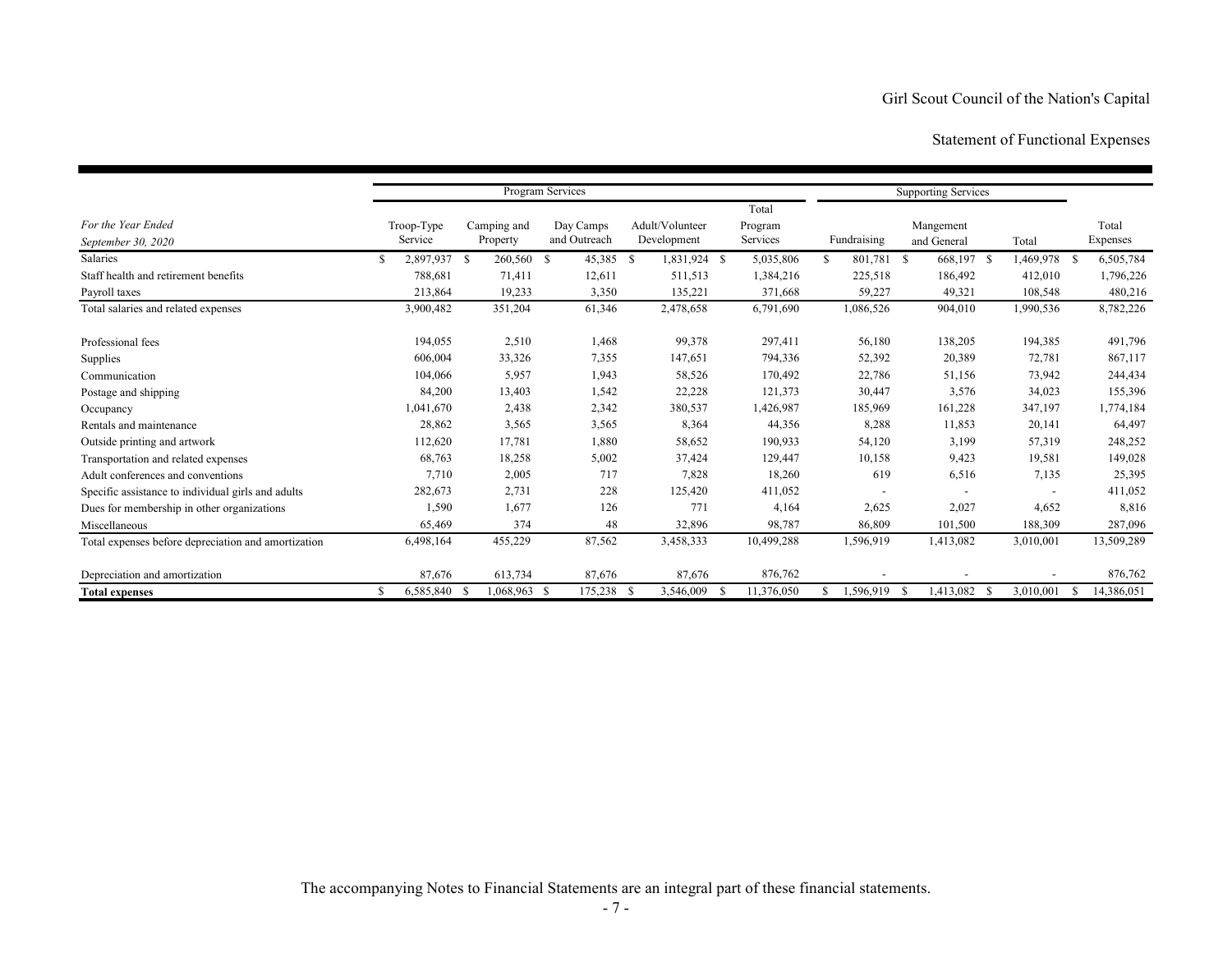**Statements of Cash Flows**

| For the Years Ended September 30,                                 |                           | 2021                                  | 2020        |
|-------------------------------------------------------------------|---------------------------|---------------------------------------|-------------|
| Cash flows from operating activities                              |                           |                                       |             |
| Change in net assets                                              | \$                        | 2,005,144<br>\$                       | 2,937,018   |
| Adjustments to reconcile change in net assets to net cash         |                           |                                       |             |
| (used) provided by operating activities                           |                           |                                       |             |
| Bad debt expense                                                  |                           | 1,520                                 | 30,192      |
| Realized and unrealized gains on investments and perpetual trusts |                           | (1,793,741)                           | (483, 514)  |
| Depreciation and amortization                                     |                           | 870,196                               | 876,762     |
| Proceeds from contributions restricted for investment in          |                           |                                       |             |
| net assets with donor restrictions in perpetuity                  |                           | (42,306)                              | (52, 939)   |
| Land contribution                                                 |                           | (145,000)                             |             |
| PPP loan forgiveness                                              |                           | (1,340,600)                           |             |
| (Increase) decrease in assets                                     |                           |                                       |             |
| Accounts receivable                                               |                           | 36,918                                | (40,395)    |
| Contributions receivable                                          |                           | (38,370)                              | 121,800     |
| Inventory                                                         |                           | 104,902                               | (36,903)    |
| Prepaid expenses and deposits                                     |                           | 42,494                                | 75,203      |
| Increase (decrease) in liabilites                                 |                           |                                       |             |
| Accounts payable and accrued expenses                             |                           | 124,320                               | (418, 948)  |
| Accrued payroll and related liabilities                           |                           | 83,865                                | (14,226)    |
| Deferred revenue                                                  |                           | 43,637                                | (15,620)    |
| Deferred rent                                                     |                           | (52,709)                              | (23, 492)   |
| Net cash (used) provided by operating activities                  |                           | (99, 730)                             | 2,954,938   |
| <b>Cash flows from investing activities</b>                       |                           |                                       |             |
| Proceeds from sales and maturities of investments                 |                           | 2,686,514                             | 1,873,878   |
| Purchases of investments                                          |                           | (2,925,250)                           | (2,053,918) |
| Capital expenditures                                              |                           | (662, 285)                            | (634, 679)  |
| Net cash used by investing activities                             |                           | (901, 021)                            | (814, 719)  |
| <b>Cash flows from financing activities</b>                       |                           |                                       |             |
| Proceeds from note payable                                        |                           | 1,257,500                             | 1,340,600   |
| Proceeds from contributions restricted for investment in          |                           |                                       |             |
| net assets with donor restrictions                                |                           | 42,306                                | 52,939      |
| Principal payments on note payable                                |                           | (7, 831)                              | (7,526)     |
| Principal payments on capital lease obligations                   |                           | (125, 267)                            | (110, 947)  |
| Net cash provided by financing activities                         |                           | 1,166,708                             | 1,275,066   |
|                                                                   |                           |                                       | 3,415,285   |
| Net change in cash and cash equivalents                           |                           | 165,957                               |             |
| Cash and cash equivalents, beginning of year                      |                           | 5,920,665                             | 2,505,380   |
| Cash and cash equivalents, end of year                            | $\boldsymbol{\mathsf{S}}$ | 6,086,622<br>\$                       | 5,920,665   |
| <b>Supplemental information</b>                                   |                           |                                       |             |
| Cash paid for interest                                            | \$                        | 19,207<br>- \$                        | 23,386      |
| Supplemental non-cash investing activities                        |                           |                                       |             |
| Donation of land                                                  | \$                        | $\boldsymbol{\mathcal{S}}$<br>145,000 |             |

The accompanying Notes to Financial Statements are an integral part of these financial statements.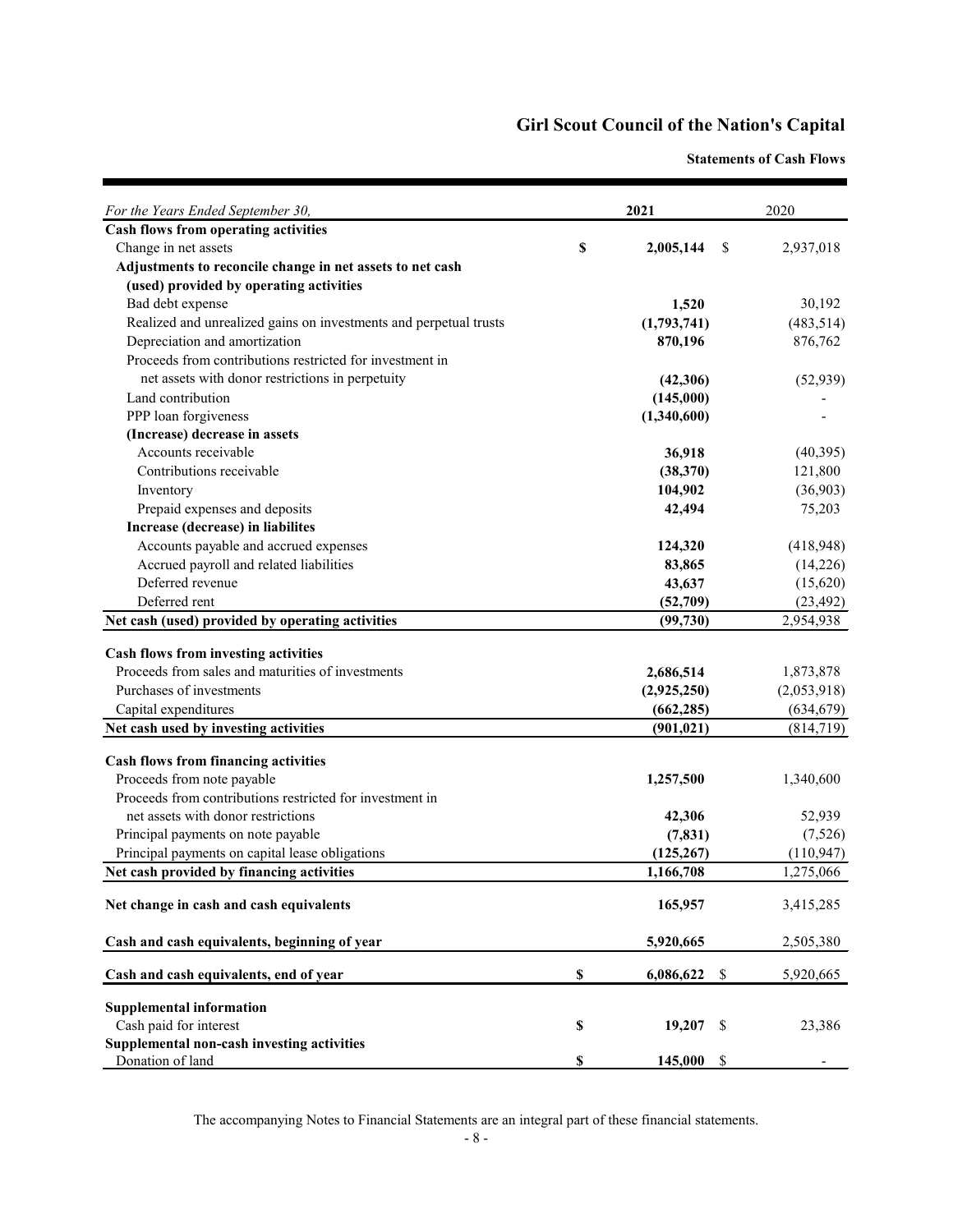#### **Notes to Financial Statements**

**1. Organization and significant accounting policies Organization:** The Girl Scout Council of the Nation's Capital ("the Council"), a nonprofit organization, was incorporated in the state of Virginia on January 1, 1963. The Council serves girls throughout the District of Columbia, eight counties in Maryland, ten counties in Virginia, and seven counties in West Virginia. The accompanying financial statements do not include financial data for individual Girl Scout Troops.

#### **Description of Program and Supporting Services:**

Troop-type Service:

The Council is the support organization of Girl Scouting in neighborhoods throughout the District of Columbia, eight counties in Maryland, ten counties in Virginia, and seven counties in West Virginia. It is responsible for the recruitment of girls and adults and the formation of Girl Scout troops throughout the region. The Council develops programs for girls and troops, provides outreach to low-income and linguistically diverse populations, as well as providing the financial support to ensure equal access to programs and activities by all members.

Camping and Property:

The Council provides overnight and multi-day outdoor experiences that teach teamwork, cooperation, self-reliance, and leadership while enhancing girls' skills in numerous sports, crafts, arts, and outdoor related activities. The Council maintains ten properties, eight with developed campsites that are used as overnight camps, summer day programs, service unit and troop camping and training. The Council provides financial support for resident camping through camperships to girls.

Day Camps and Outreach:

The Council provides weeks of summer programs for girls that focus on selfawareness and skill building activities, as well as outdoor education, science, arts, and crafts. Some of the programs are located in economically depressed and/or atrisk areas or in neighborhoods where English is not the primary language, while others are more traditional and are located on campsites and in state parks. Through the day camps, the Council is able to serve the diverse population of girls in the region. The Council also provides financial support for day camps through camperships to girls.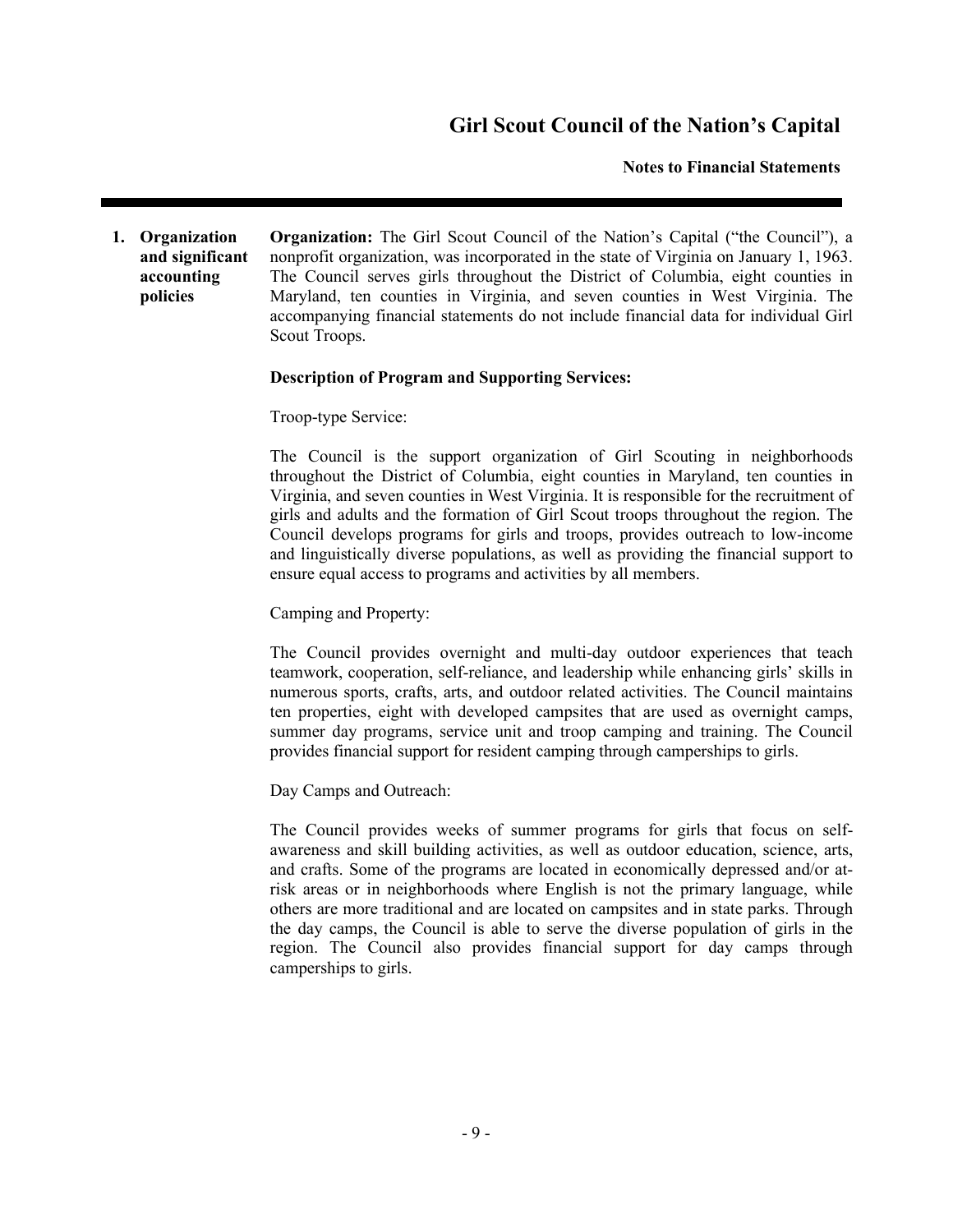**Notes to Financial Statements**

Adult/Volunteer Development:

The Council facilitates volunteer involvement in Girl Scouts by providing the resources, the administrative and financial support, adult education courses, training for skills enhancement and safety, publications and communications materials, and the support services that enhance the delivery of the Girl Scout program.

Fundraising:

The Council also secures private financial support, grants, individuals, foundations and corporations, and the United Way and Combined Federal Campaigns. The Council coordinates a planned giving program, as well as communicating the progress and activities of the Council to the donor community.

Management and General:

The Council's resources are used to support a professional working environment, which allows for the coordination, articulation, and dissemination of the organization's mission and programs. The Council provides leadership support, guidelines, and policy for all the volunteers within the organization. The Council administers programs and manages the financial and budgetary responsibilities of the Council.

**Basis of presentation:** The financial statements of the Council have been prepared on the accrual basis of accounting whereby revenues are recognized when earned and expenses are recognized when incurred.

Net assets of the Council and changes therein are classified and reported as follows:

**Net assets without donor restrictions** – net assets result from revenues derived from contributions without donor restrictions, investment income, and other inflows of assets that are not subject to donor-imposed stipulations. This also included Board designated net assets which consist of net assets designated by the Board for a specific use.

**Board designated net assets –** The board may designate the use of net assets without donor restrictions to enhance operational capabilities. For the years ended September 30, 2021 and 2020, the board approved the use of \$10,102,641 and \$8,359,677, respectively, of net assets without donor restrictions for operating reserves.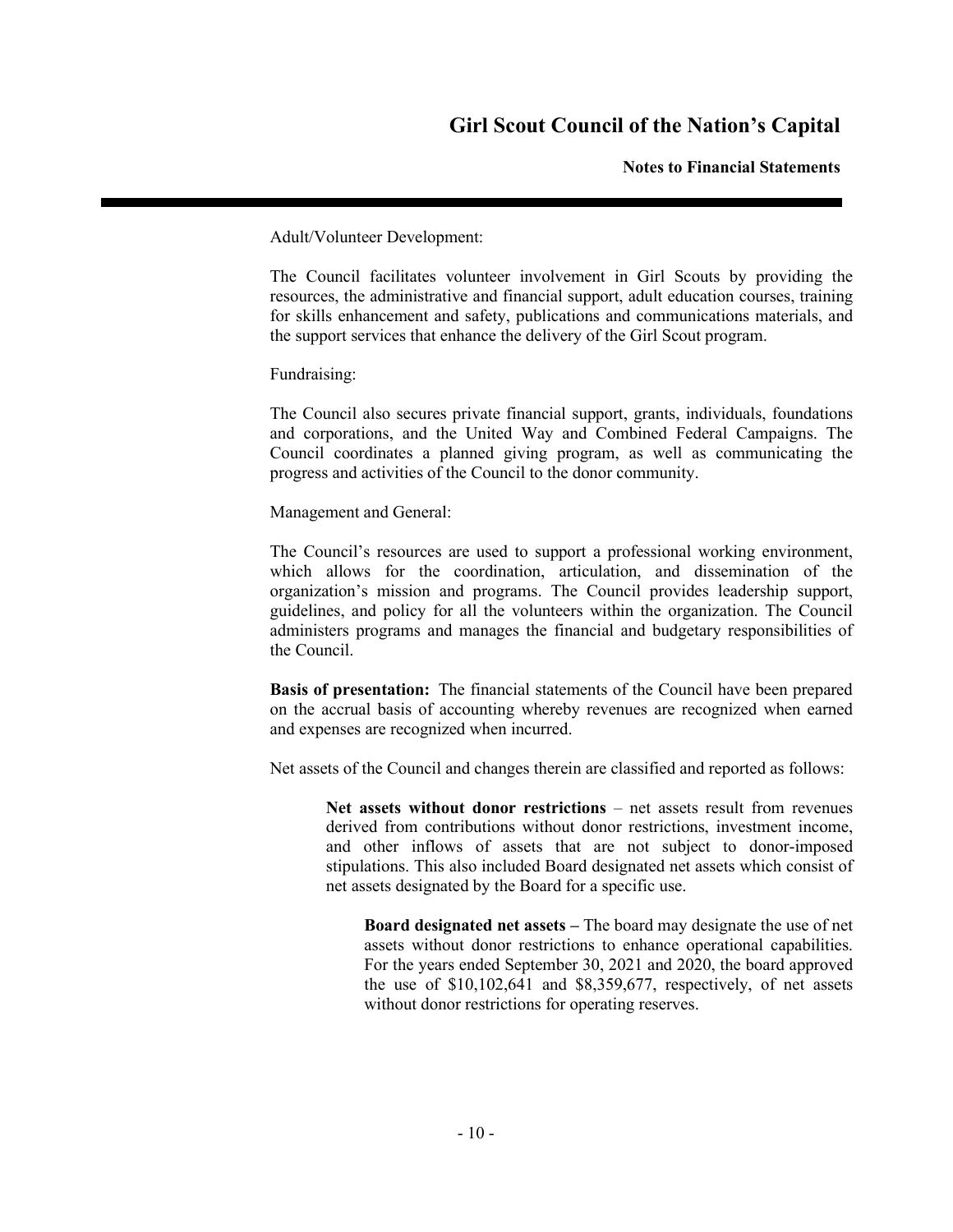#### **Notes to Financial Statements**

**Net assets with donor restrictions** – The Council reports gifts of cash and other assets as restricted revenue if they are received with donor stipulations that limit the use of the donated assets. Some donor restrictions are temporary in nature; those restrictions will be met by actions of the Council or by the passage of time. Other donor restrictions are perpetual in nature, where by the donor has stipulated the funds be maintained in perpetuity.

**Cash and cash equivalents:** Cash and cash equivalents consist of deposits in checking, savings, and money market accounts, and all liquid debt instruments with original maturities of three months or less. Certain money market accounts intended for long-term investment are categorized as investments.

**Inventory:** Inventory, stated at net realizable value, consists of clothing, supplies, and other items sold in the Girl Scout shops. There is no cookie inventory because the cookie sales occur between December and March each year and all cookies are sold and delivered by year-end.

**Investments:** Investments are recorded at readily determinable fair values. The Council utilized readily available market prices to value its investments as of September 30, 2021 and 2020. Therefore, all assets are classified at Level 1 as defined under Financial Accounting Standards Board (FASB) Accounting Standards Codification (ASC) Topic 820. Unrealized and realized gains and losses are included in the statements of activities.

**Beneficial interest in perpetual trusts:** The Council is the beneficiary of several trusts. Net unrealized gains and losses in these trusts are reported as restricted support based on the various donor gifts to the trusts which restrict distribution from the trust to interest and dividend income. The carrying value of these assets is equal to the estimated fair value of the underlying trust assets, which approximates the present value of the future cash flows to be derived from those trust accounts. The Council does not require collateral to secure its beneficial interest in perpetual trusts.

**Fair value:** The Council values its investments at fair value in accordance with a three-tier fair value hierarchy, which prioritizes the inputs used in measuring fair value as follows:

Level 1: Observable inputs such as quoted prices in active markets for identical assets or liabilities;

Level 2: Inputs, other than the quoted prices in active markets, that are observable either directly or indirectly; and

Level 3: Unobservable inputs in which there is little or no market data, which require the reporting entity to develop its own assumptions.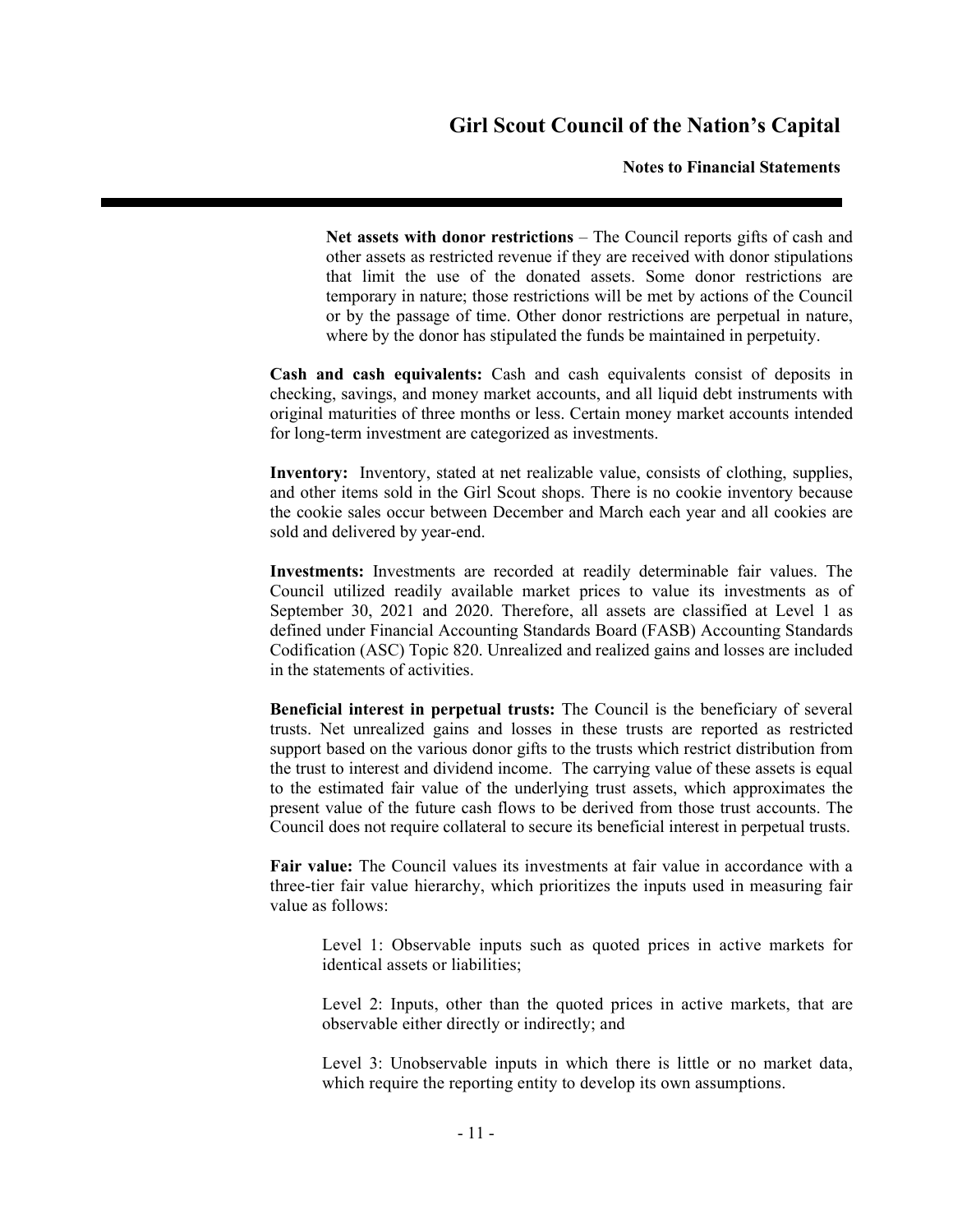#### **Notes to Financial Statements**

A financial instrument's level within the fair value hierarchy is based on the lowest level of any input that is significant to the fair value measurement. There have been no changes to the fair value methodologies used at September 30, 2021 and 2020, respectively.

**Accounts and contributions receivable:** Accounts receivable consists mainly of receivables from the cookie program, troop loans and donor pledges. Unconditional promises to give that are expected to be collected within one year are recorded at net realizable value. Unconditional promises to give that are expected to be collected in future years are recorded at the present value of their estimated future cash flows. The discounts on those amounts are computed using risk-free interest rates applicable to the years in which the promises are received. Conditional promises to give are not included as support until the conditions are substantially met.

The allowance method is used to determine doubtful accounts. The allowance for doubtful accounts is based on specifically identified amounts that the Council believes to be uncollectible. The Council also records an additional allowance for doubtful accounts based on certain percentages of aged receivables, which are determined based on management's historical experience and an assessment of general financial conditions. If actual collection experience changes, revisions to the allowance may be required. After all attempts to collect a receivable have failed, the receivable is written off against the allowance. As of September 30, 2021 and 2020, the Council believes that the allowance for doubtful accounts is adequate. However, future write-offs might exceed the recorded allowance.

**Financial instruments and credit risk:** Financial instruments which potentially subject the Council to concentrations of credit risk consist principally of cash and investments held at creditworthy financial institutions. These investments are kept within limits designed to prevent risks caused by concentration. As of September 30, 2021 and 2020, the Council had no other significant concentration of credit risk.

**Property and equipment, and depreciation:** Land, buildings, and equipment are recorded at cost, or if donated, such assets are capitalized at the estimated fair market value at the date of receipt. The value of the land represents the historical cost at the date of acquisition or donation. Depreciation of buildings and equipment is computed using the straight-line method with the following estimated useful lives:

| Buildings and improvements | $20$ to 40 years |
|----------------------------|------------------|
| Camp equipment             | 5 to 15 years    |
| Vehicles                   | 4 years          |
| Office equipment           | 3 to 15 years    |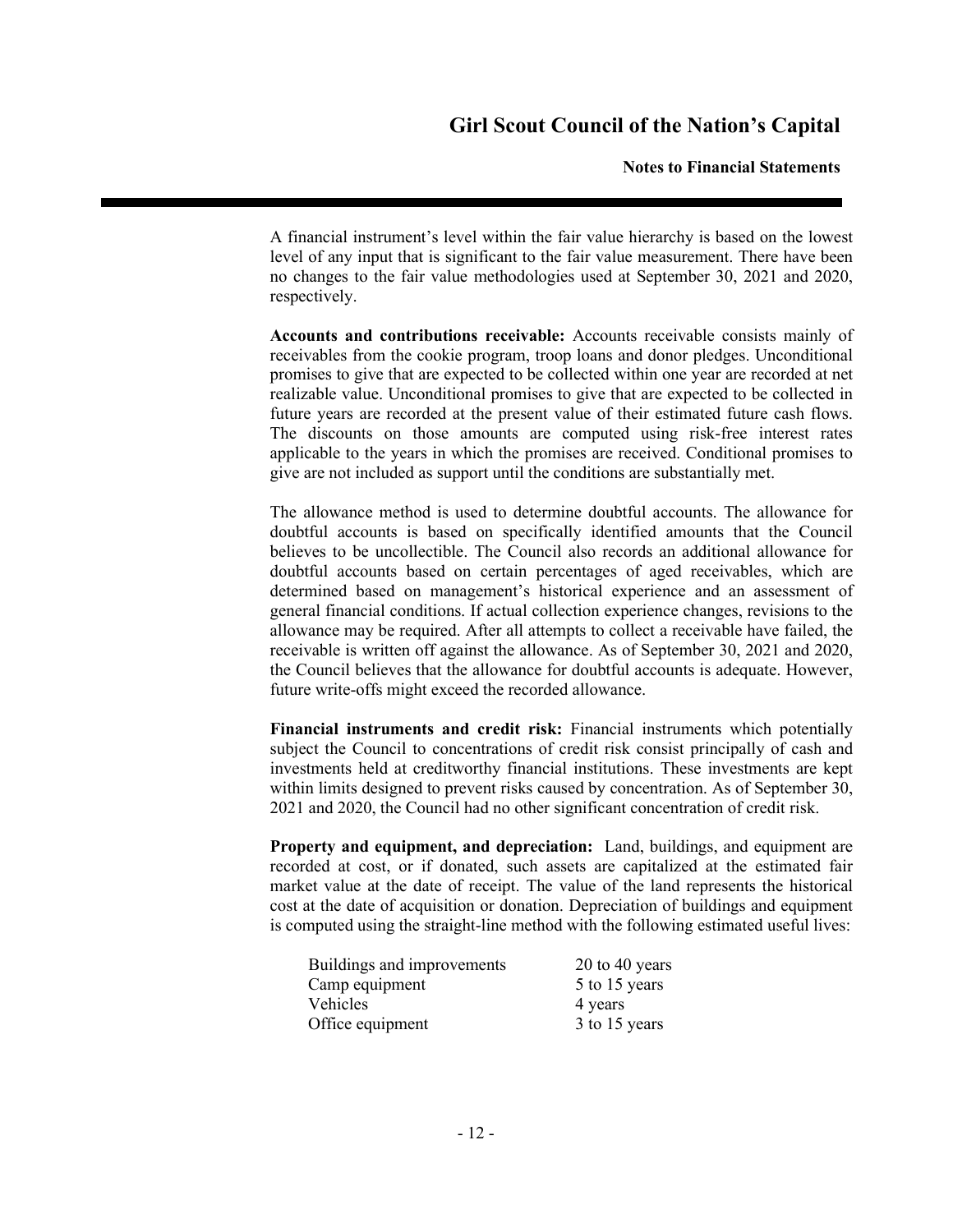#### **Notes to Financial Statements**

The Council capitalizes all acquisitions of land, buildings, and equipment over \$2,500. When assets are sold or disposed of, the cost and corresponding accumulated depreciation and amortization are removed from the accounts with any gain or loss recognized currently. Expenditures for repairs and maintenance are charged to expense as incurred. Costs associated with leasehold improvements are amortized over the life of the lease. Costs associated with construction in progress are held until the asset is placed in service, at which point the asset is transferred out of construction in progress and depreciated over its estimated useful life. During the years ended September 30, 2021 and 2020, \$602,907 and \$319,238, respectively, of construction in progress was reclassified to buildings and improvements as the construction was completed. During the years ended September 30, 2021 and 2020, \$111,693 and \$231,566, respectively, remained as construction in progress.

It is not the Council's policy to imply time restrictions expiring over the useful life of donated assets. In the absence of donor-imposed restrictions on the use of the asset, gifts of long-lived assets are reported as support without donor restrictions once placed in service.

**Impairment of long-lived assets:** The Council reviews asset carrying amounts whenever events or circumstances indicate that such carrying amounts may not be recoverable. When considered impaired, the carrying amount of the asset is reduced to its current fair value by a charge to the statements of activities. There was no impairment at September 30, 2021 and 2020.

**Deferred rent:** The Council recognizes the minimum non-contingent rents required under operating leases as rent expense on a straight-line basis over the life of the lease. Differences between amounts recognized as expense and the amounts paid are recorded as deferred rent on the statements of financial position.

**Endowments:** The Council has interpreted the Commonwealth of Virginia's Uniform Prudent Management of Institutional Funds Act (UPMIFA) as requiring the preservation of the fair value of the original gift as of the gift date of the donorrestricted endowment funds absent explicit donor stipulations to the contrary. As a result of this interpretation, the Council classifies as permanently restricted net assets (a) the original value of gifts donated to the permanent endowment, and (b) the original value of subsequent gifts to the permanent endowment. The associated gains and income on donor-restricted endowment funds are classified as net assets with restriction until those amounts are appropriated for expenditure by the Council in a manner consistent with the standard of prudence prescribed by UPMIFA.

In accordance with UPMIFA, the Council considers the following factors in making a determination to appropriate or accumulate donor-restricted endowment funds: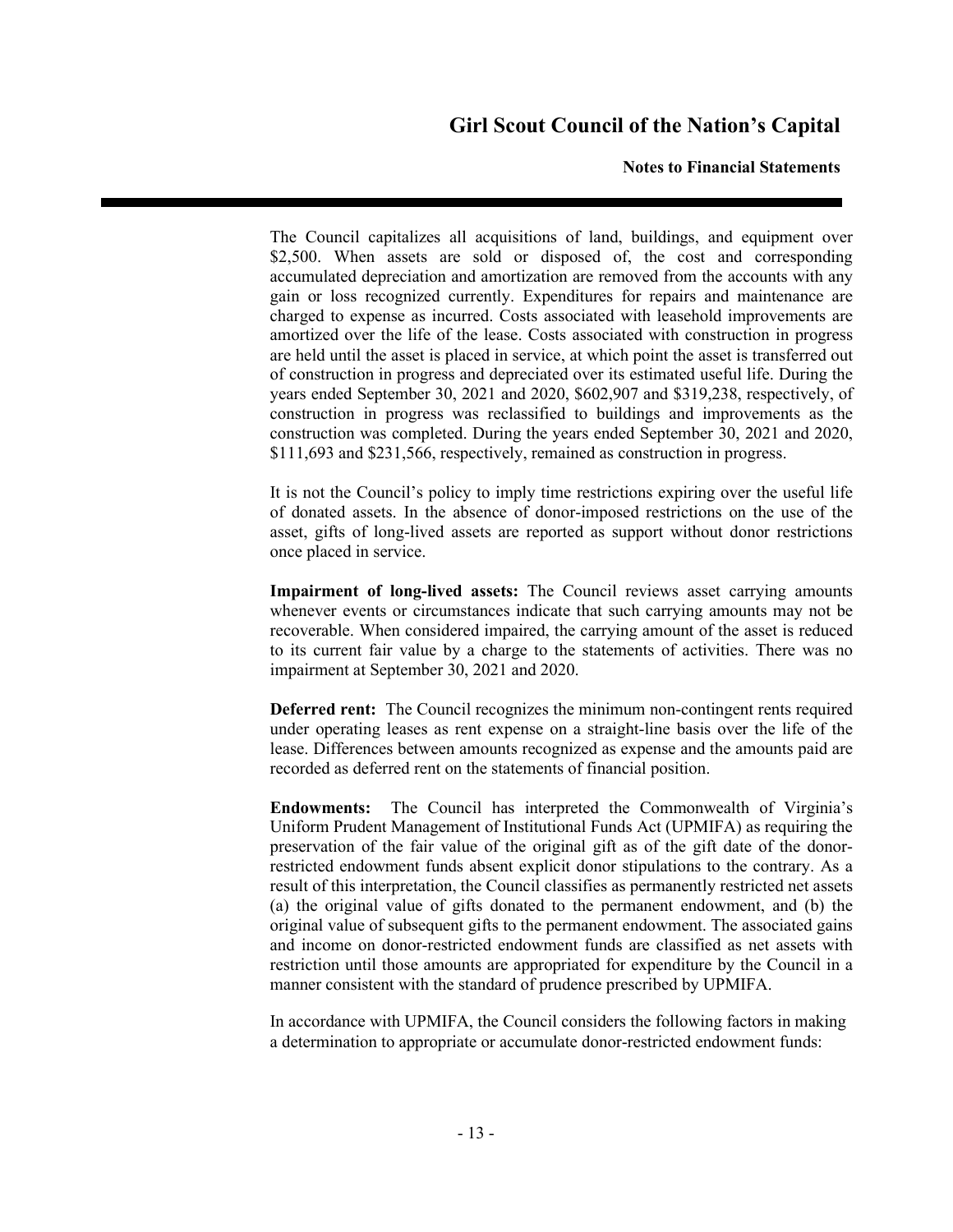**Notes to Financial Statements**

- 1. The purposes that the Council will appropriate funds from the donorrestricted endowment fund;
- 2. General economic conditions;
- 3. The possible effect of inflation and deflation;
- 4. The expected total return from income and the appreciation of investments;
- 5. Other resources of the Council; and
- 6. The investment policies of the Council

From time to time, the fair value of assets associated with individual donor-restricted endowment funds may fall below the level that the donor or UPMIFA requires the Council to retain as a fund of perpetual duration.

*Endowment Investment and Spending Policies* – The objective of the Endowment Fund is principal preservation pursued as a long-term goal designed to maximize the income returns without exposure to undue risk. It is understood that fluctuating rates of return are characteristic of the securities markets. This fund has a long-term performance horizon of 3-5 years.

For purposes of measuring performance:

- 1. The total return, net of investment expenses, will be compared to an index comprised of a blend of indices whose mix approximates the mix of the Endowment Fund.
- 2. The total return, net of investment expenses, of each investment manager will be evaluated against an appropriate individual benchmark and a peer universe.

For purposes of measuring performance, total return is defined as all dividends and interest and both realized and unrealized gains and losses reduced by investment expenses and fees.

To satisfy its long-term rate-of-return objectives, the Council relies on a total return strategy in which investment returns are achieved through both capital appreciation (realized and unrealized) and current yield (interest and dividends). The Council targets a diversified asset allocation that places a greater emphasis on equity-based investments to achieve its long-term return objectives within prudent risk parameters.

The Council's fiscal policy governs the use of resources in the endowment fund for scholarships, camperships, and financial assistance for programs. Endowment funds are used for the specified purpose, or over the specified time period, designated by the donor.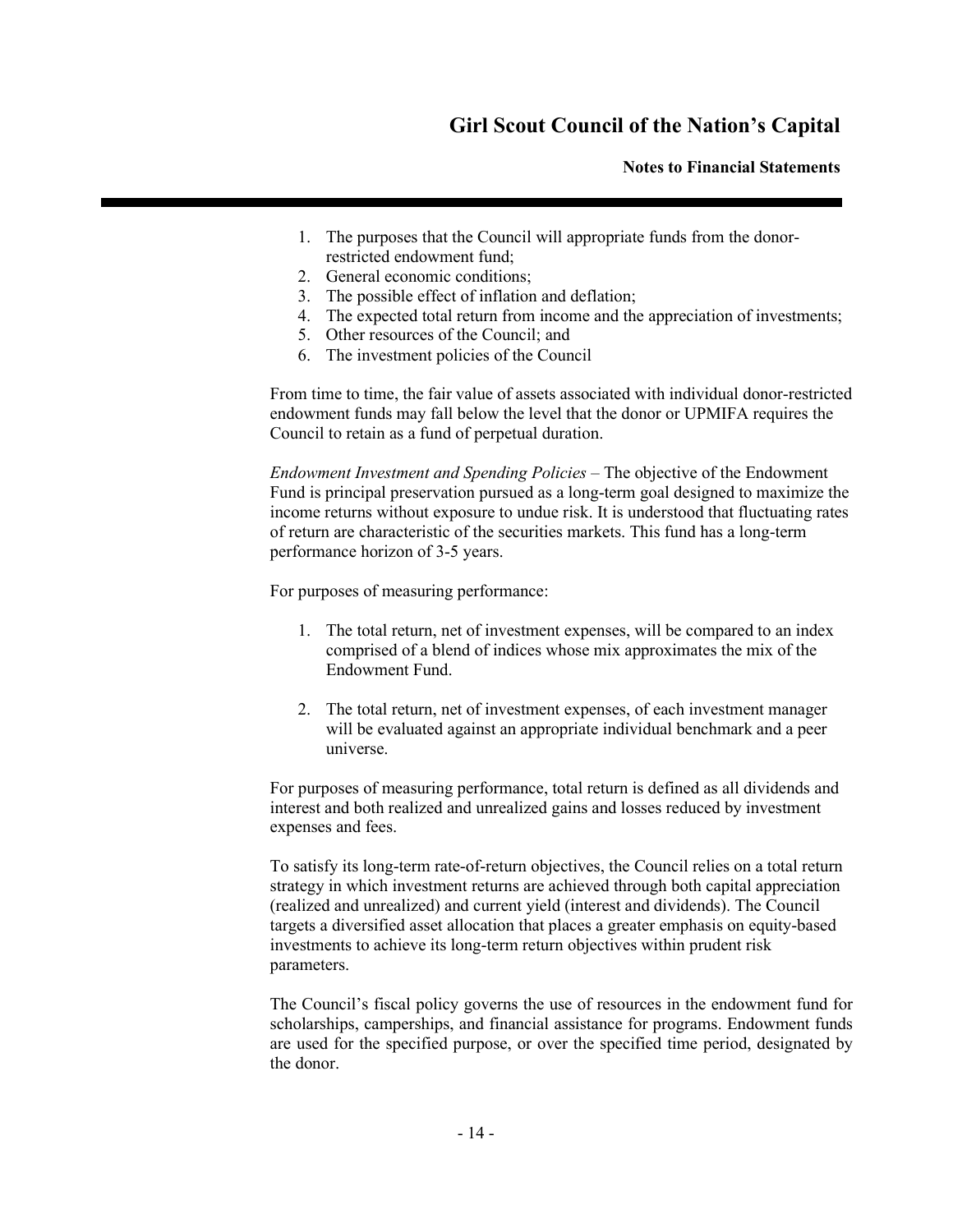#### **Notes to Financial Statements**

#### **Revenue recognition:**

The Council recognizes revenue in accordance with Accounting Standards Codification 606, *Revenue from Contracts with Customers* ("ASC 606"). The standard outlines a five-step model whereby revenue is recognized as performance obligations within a contract are satisfied. The five-step model is outlined below:

Step 1: Identify the contract(s) with a customer.

Step 2: Identify the performance obligations in the contract.

Step 3: Determine the transaction price.

Step 4: Allocate the transaction price to the performance obligations in the contract.

Step 5: Recognize revenue when (or as) the entity satisfies a performance obligation.

**Sales**: Sales are recognized as revenue at the point in time when the customer receives and pays for goods with cash. For online sales shipped to customers, sales are recognized at the point in time that the customer has received the goods.

**Camping and other program fees:** Revenue from camping and other program fees are recognized at the point in time when the services have been rendered.

**Contract costs –** Costs to fulfill the contracts for sales, camping, and other program fees include materials, direct salaries, fringe benefits, allocated overhead, and other miscellaneous expenses. The Council does not incur incremental costs to obtain the contracts.

**Contract assets and liabilities –** Contract liabilities include payments received in advance of an event and not yet earned are included in deferred revenue. There was deferred revenue of \$50,793 and \$7,156 at September 30, 2021 and October 1, 2020, respectively. There were no related contract assets at September 30, 2021 and October 1, 2020.

The following revenue streams are outside of the scope of ASC 606: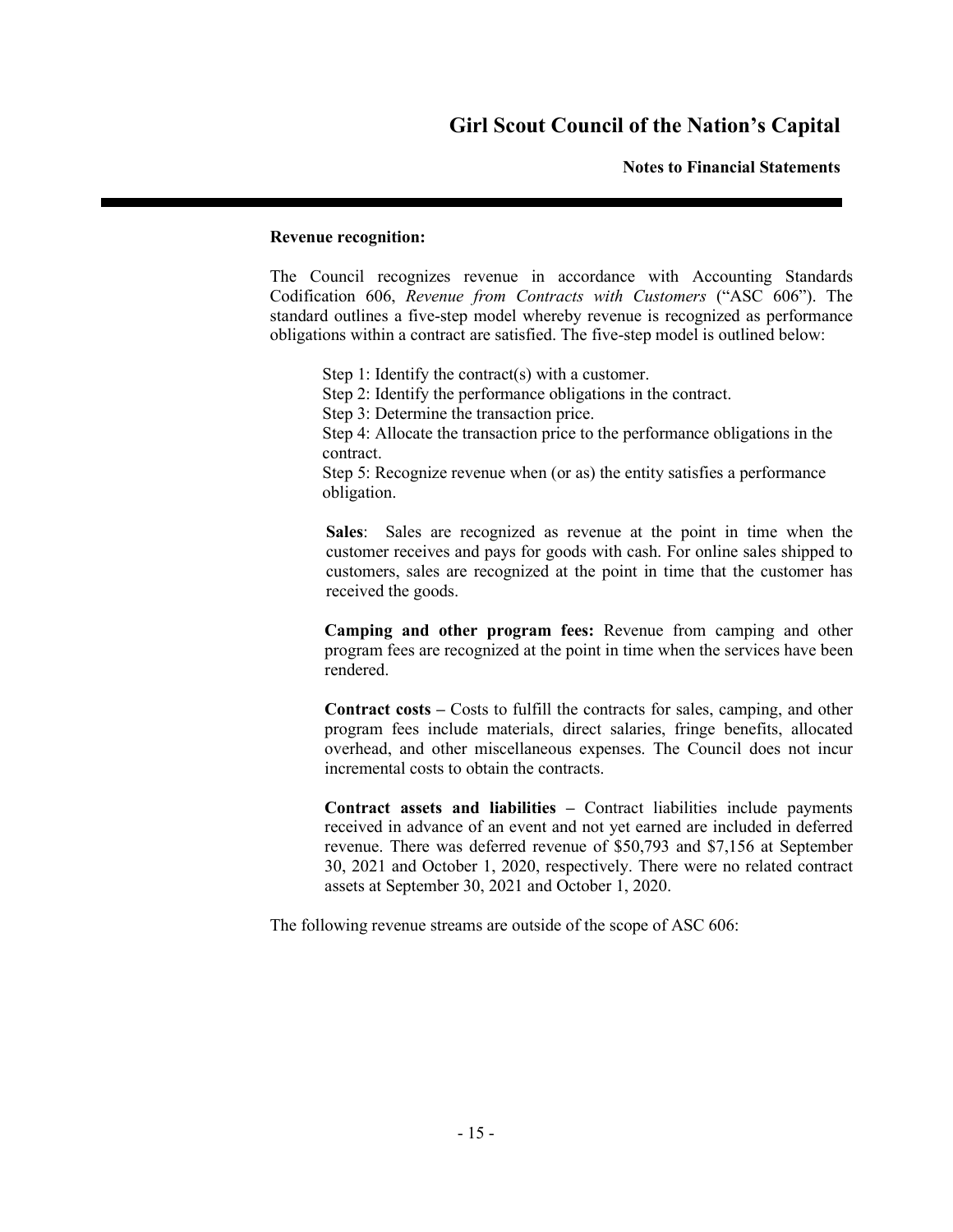**Notes to Financial Statements**

**Contributions**: The Council recognizes all contributions as revenue in the period received or unconditionally promised. Contributions are recorded as net assets without restrictions or net assets with restrictions depending on the presence or absence of donor stipulations that limit the use of the contributions. When a donor restriction expires, that is, when a stipulated time restriction ends or purpose restriction is accomplished, net assets with restrictions are reclassified as net assets without restrictions and reported in the statements of activities as net assets released from restrictions. SHARE is a contribution campaign wherein families and friends can donate to help make Girl Scouting possible.

**Annual giving campaigns:** Revenue from the annual giving campaigns is recognized when a pledge or contribution is received in accordance with contribution revenue policies.

**Functional allocation of expenses:** The costs of providing the various programs and other activities have been summarized on a functional basis in the statements of activities. Accordingly, certain costs have been allocated among the programs and supporting services benefited.

Expenses that are allocated include the following:

| <b>Expense Type</b>                                | <b>Allocation Method</b> |
|----------------------------------------------------|--------------------------|
| Professional fees                                  | Time and effort          |
| Supplies                                           | Time and effort          |
| Communication                                      | Time and effort          |
| Postage and shipping                               | Time and effort          |
| Occupancy                                          | Time and effort          |
| Rentals and maintenance                            | Time and effort          |
| Outside printing and artwork                       | Time and effort          |
| Transportation and related expenses                | Time and effort          |
| Adult conferences and conventions                  | Time and effort          |
| Specific assistance to individual girls and adults | Actual expenses          |
| Dues for membership in other organizations         | Time and effort          |
| Bad debt expenses                                  | Actual expenses          |
| Miscellaneous                                      | Time and effort          |
| Depreciation and amortization                      | Actual expenses          |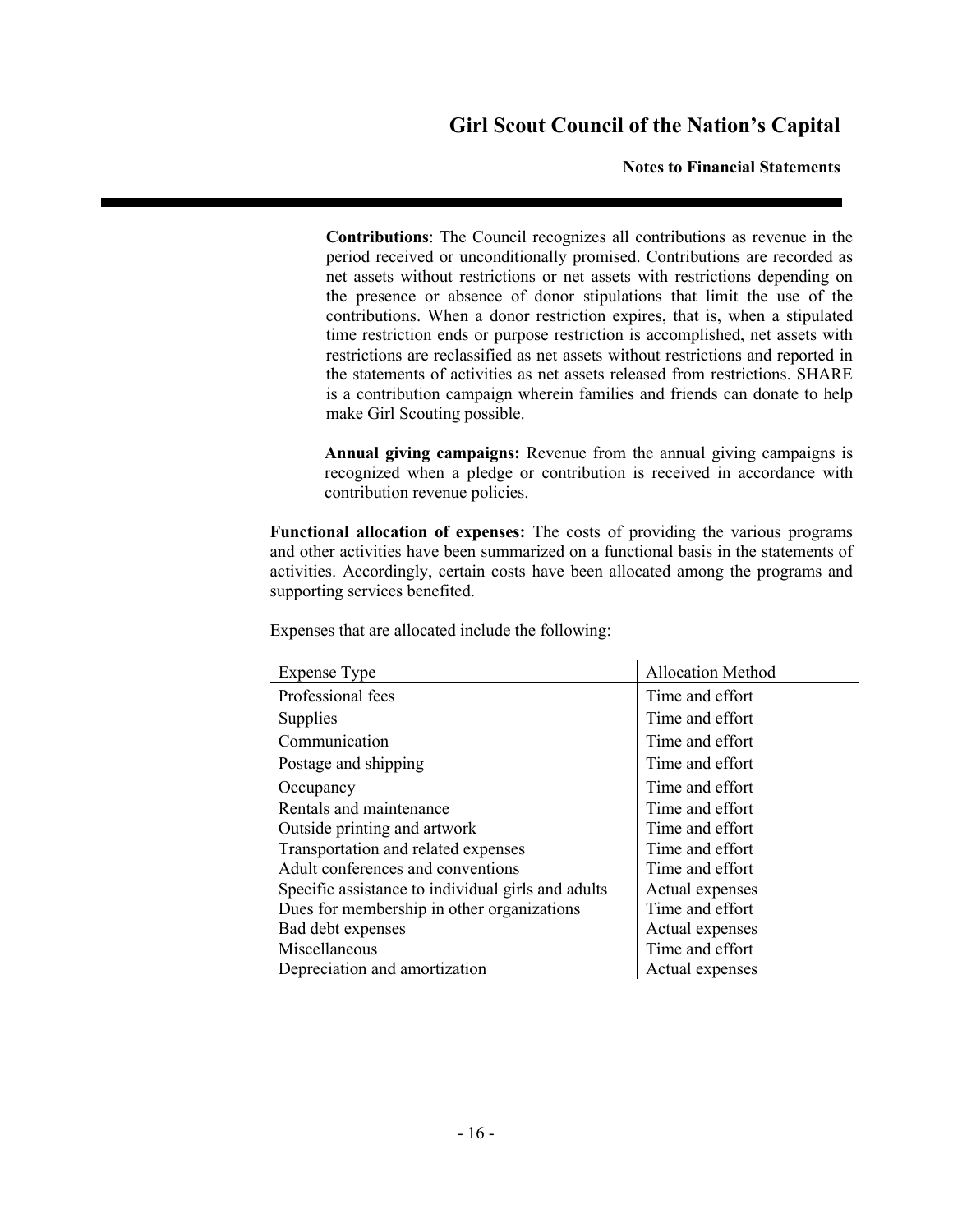#### **Notes to Financial Statements**

**Donated services and property:** A substantial number of volunteers have donated significant amounts of time to the Council's program services and to its fund-raising campaigns. Although the value of these services is significant, the Council does not record such value in its financial statements since the criteria for recognition are not met.

Donated property is capitalized at the estimated fair market value at the date of receipt. During the year September 30, 2021, the Council purchased a parcel of land for \$135,000. The Council obtained an independent appraisal from a professional real estate analysis and consulting firm appraising this land at a value of \$280,000. This total appraised value is included in property and equipment on the accompanying Statements of Financial Position. The \$145,000 remaining value of the land value above the amount paid by the Council is included as an in-kind contribution of land.

**Income tax status:** The Council is exempt from federal income tax under section  $501(c)(3)$  of the Internal Revenue Code and has been classified as other than a private foundation within the meaning of Section  $509(a)(2)$  of the Internal Revenue Code. Accordingly, no provision for income taxes is recognized in the financial statements.

The Council evaluates uncertainty in income tax positions taken or expected to be taken on a tax return based on a more-likely-than not recognition standard. If that threshold is met, the tax position is then measured at the largest amount that is greater than 50% likely of being realized upon ultimate settlement and is recognized in the financial statements. As of September 30, 2021 and 2020, the Council recognized no uncertain tax positions nor accrued interest and penalties associated with uncertain tax positions. If applicable, the Council records interest and penalties as a component of income tax expense. Tax years from 2017 through the current year remain open for examination by tax authorities.

**Management estimates:** The preparation of financial statements in conformity with accounting principles generally accepted in the United States of America requires management to make estimates and assumptions that affect the reported amounts of assets and liabilities and disclosures of contingent assets and liabilities at the date of the financial statements and the reported amounts of revenues and expenses during the reporting period. Actual results could differ from those estimates.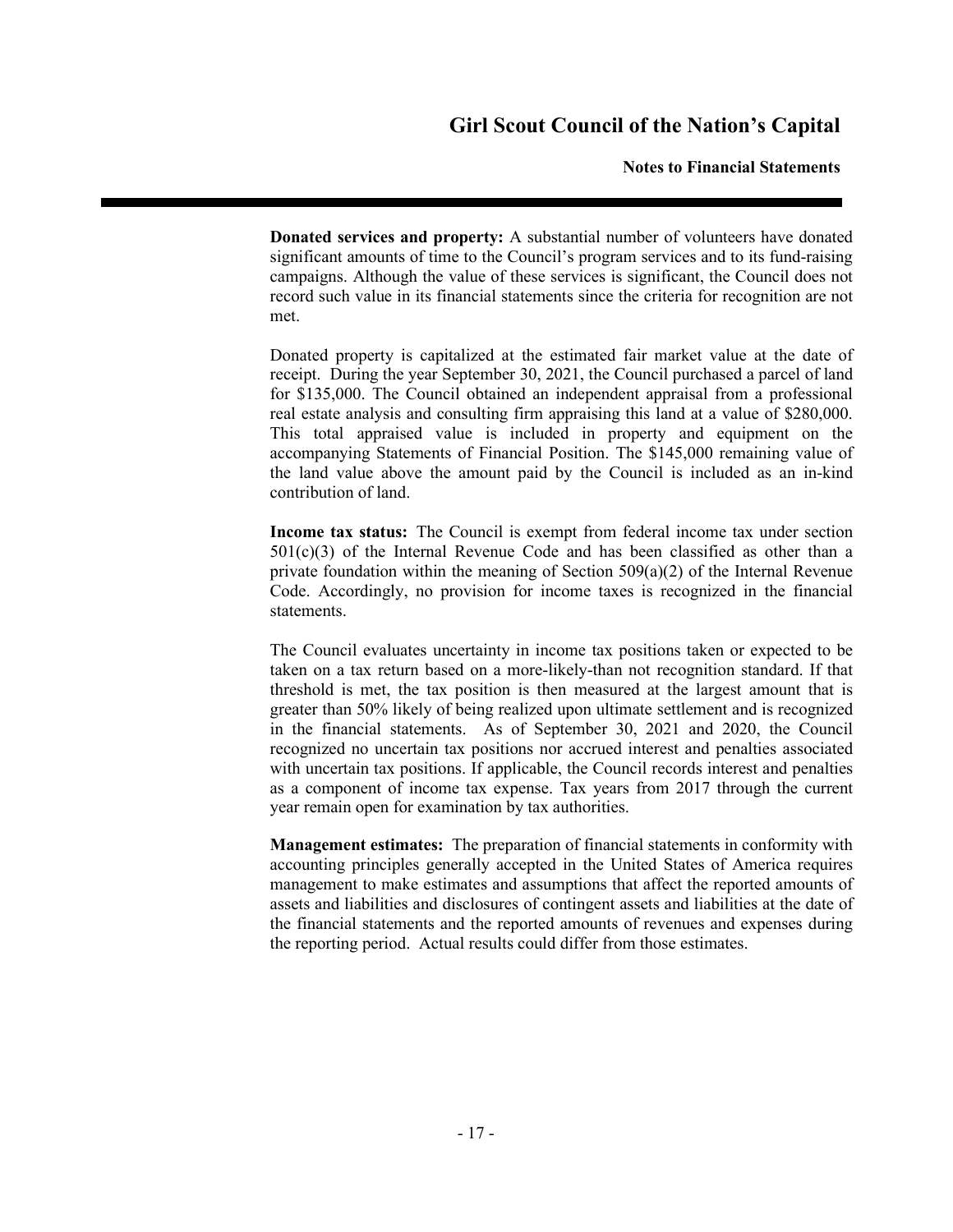#### **Notes to Financial Statements**

**New accounting pronouncement adopted during 2021:** In May 2014, the Financial Accounting Standards Board ("FASB") issued guidance (Accounting Standards Codification [ASC] 606, *Revenue from Contracts with Customers*) which provides a five-step analysis of contracts to determine when and how revenue is recognized and replaces most existing revenue recognition guidance in U.S. generally accepted accounting principles. The core principle of the new guidance is that an entity should recognize revenue to reflect the transfer of goods and services to customers in an amount equal to the consideration the entity receives or expects to receive. ASC 606 only applies to revenue generated from exchange transactions.

ASC 606 was effective for annual reporting periods beginning after December 15, 2018. However, in accordance with Accounting Standards Update ("ASU") 2020- 05, *Revenue from Contracts with Customers (Topic 606) and Leases (Topic 842), Effective Dates for Certain Entities*, the Council could elect to follow the original effective date for ASU 2014-09, or elect to adopt the guidance on October 1, 2020. Accordingly, effective October 1, 2020, the Council elected to adopt the requirements of ASC 606, using the modified retrospective method. As part of the adoption of ASC 606, the Council elected to use the following practical expedients: (1) all contract modifications that occurred prior to the date of initial application when identifying the satisfied and unsatisfied performance obligations, determining the transaction price, and allocating the transaction price have been reflected in the aggregate; and (2) ASC 606 is applied only to contracts that are not substantially completed at the initial date of application. The Council utilized the practical expedient of the portfolio approach for revenue recognition. The adoption of ASC 606 did not have a material impact on the Council's financial statements.

**Recent accounting pronouncements not yet adopted:** In February 2016, the FASB issued ASU 2016-02, *Leases (Topic 842)*, which supersedes the existing lease accounting standard and sets out principles for the recognition, measurement, presentation and disclosure of leases. Under the new guidance, a lessee will be required to recognize lease assets and lease liabilities for all leases with lease terms in excess of twelve months. The new standard requires lessees to apply a dual approach, classifying leases as either finance or operating leases based on the principle of whether or not the lease is effectively a financed purchase by the lessee. This classification will determine whether lease expense is recognized based on an effective interest method or on a straight-line basis over the term of the lease. ASU 2016-02 was originally effective for the Council on July 1, 2021. In June 2020, the FASB issued ASU 2020-05, *Revenue from Contracts with Customers (Topic 606) and Leases (Topic 842), Effective Dates for Certain Entities*, which delays the effective date of ASU 2016-02 to annual reporting periods beginning after December 15, 2021. Entities are also allowed to choose to adopt the standard as of the original effective date. The Council plans to adopt this new standard as of October 1, 2022. The Council is in the process of evaluating the impact from this new guidance.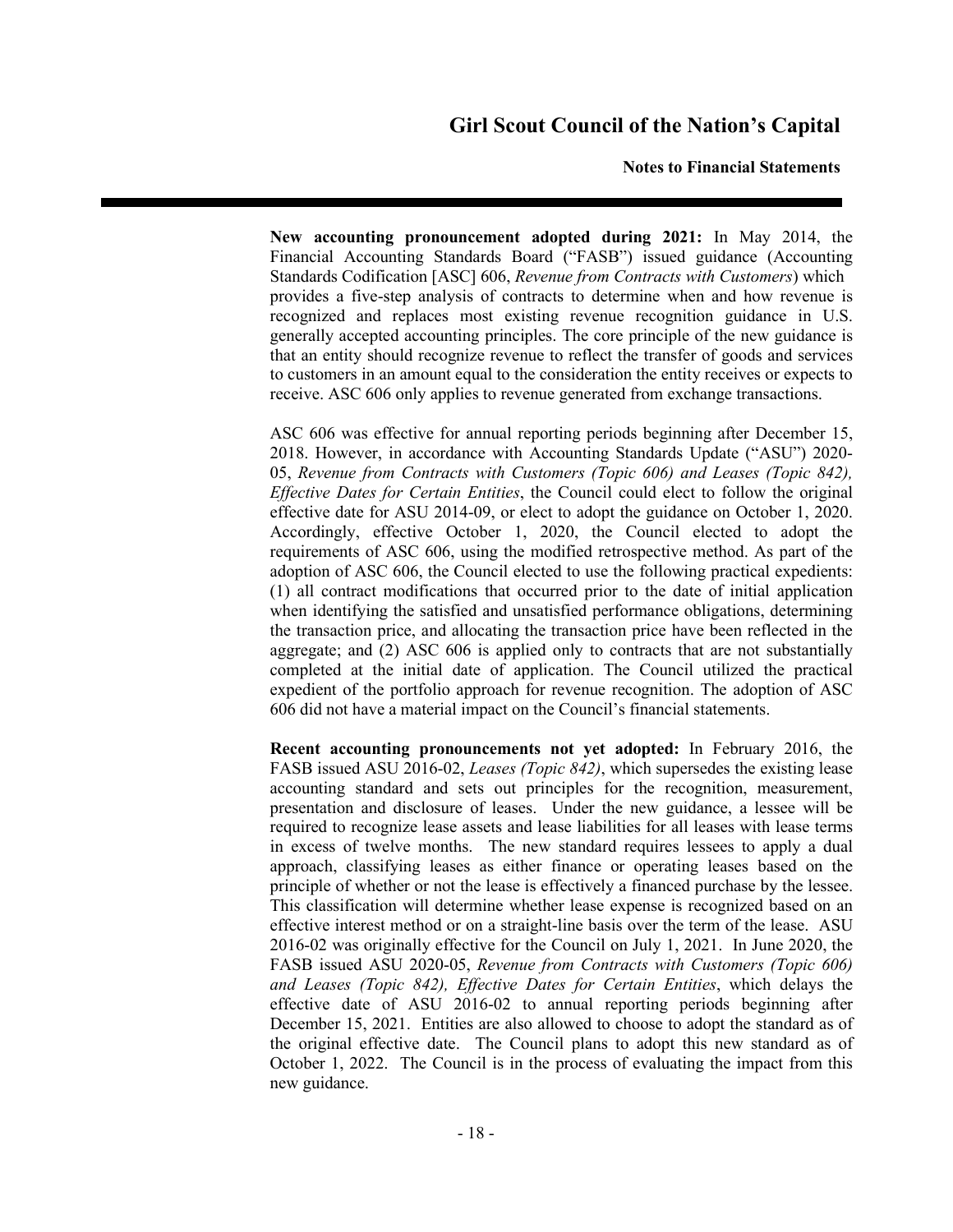**Notes to Financial Statements**

**Subsequent events:** Management has evaluated subsequent events for disclosure in these financial statements through February 9, 2022, which is the date the financial statements were available to be issued.

#### **2. Liquidity and availability of** The table below presents financial assets available for general expenditures within one year at September 30: **resources 2021** 2020

|                                                                                        | $\sim$ $\sim$ $\sim$ | 2U2U                  |
|----------------------------------------------------------------------------------------|----------------------|-----------------------|
| Cash and cash equivalents                                                              | 6,086,622<br>S       | 5,920,665<br><b>S</b> |
| Accounts receivable                                                                    | 80,991               | 119,429               |
| Contributions receivable                                                               | 216,695              | 178,325               |
| Investments                                                                            | 15,693,344           | 13,660,867            |
| Total financial assets                                                                 | 22,077,652           | 19,879,286            |
|                                                                                        |                      |                       |
| Less: net assets with donor restrictions                                               | (3,822,072)          | (3,618,306)           |
| Financial assets available to meet general<br>expenditures over the next twelve months | \$18,255,580         | \$16,260,980          |

The Council regularly monitors liquidity required to meet its operating needs and other contractual commitments, while also striving to maximize the investment of its available funds. The Council has various sources of liquidity including cash and cash equivalents, marketable equity securities, and contributions with and without donor restrictions. The board designated reserve fund is available for general expenditure with the authorization of the board. The Council considers all expenditures related to its ongoing activities of supporting the Council's operating activities, fundraising and administration to be general expenditures. The organization strives to maintain liquid financial assets sufficient to cover at least 6 months of general expenditures.

**3. Uninsured cash balances** The Council maintains cash balances at several financial institutions. At times, during the year, these balances may exceed federally insured limits. The Council has not experienced any losses in such accounts and believes it is not exposed to any significant credit risk on its cash and cash equivalents.

#### **4. Accounts** Accounts receivable consist of the following at: **receivable**

| September 30,                         |   | 2021     | 2020     |
|---------------------------------------|---|----------|----------|
| Cookie receivables                    | S | 44,535   | 59,351   |
| Other receivables                     |   | 76,451   | 95,078   |
| Total receivables                     |   | 120,986  | 154,429  |
| Less: allowance for doubtful accounts |   | (39,995) | (35,000) |
|                                       |   |          |          |
| Net accounts receivable               | S | 80,991   | 119,429  |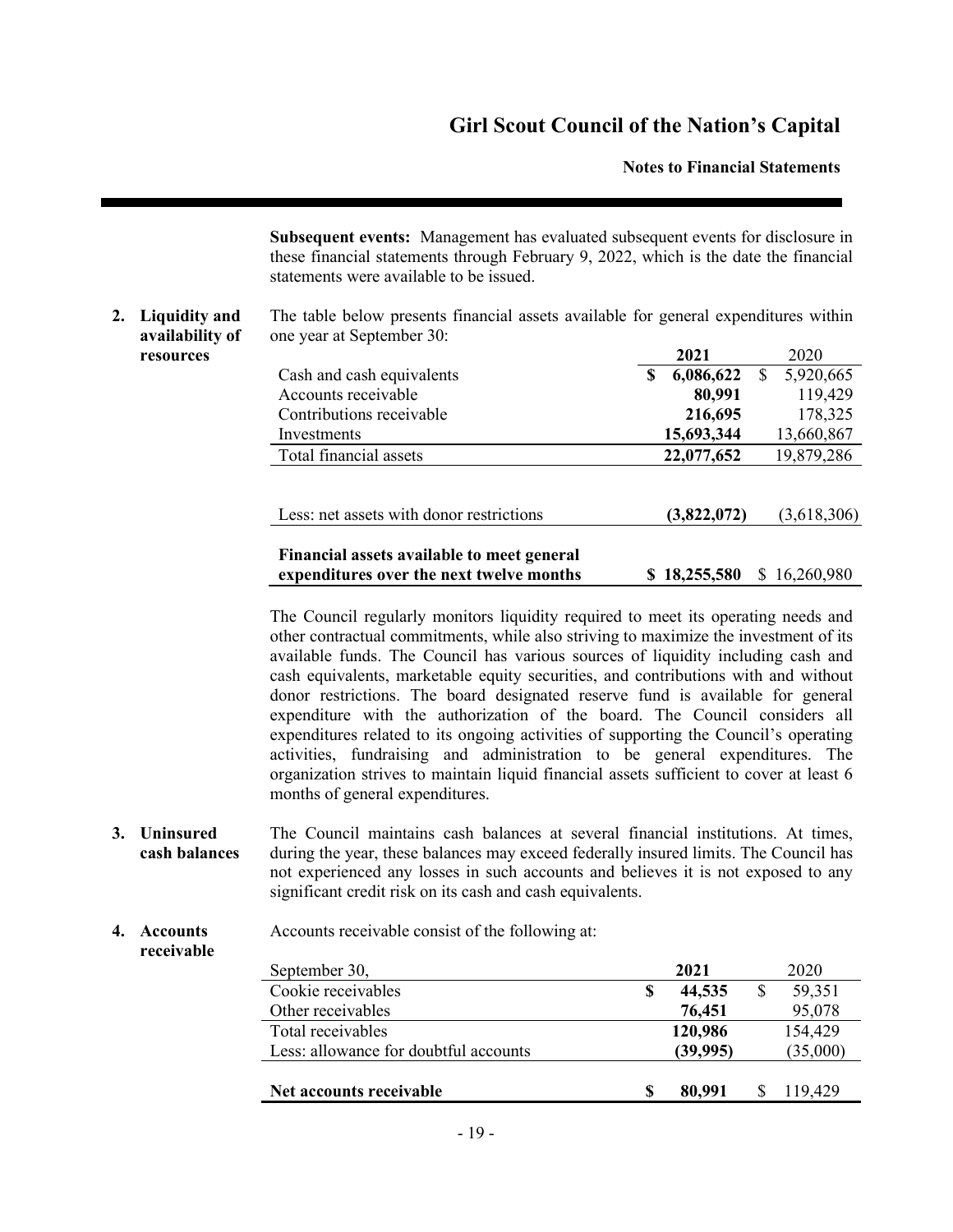#### **Notes to Financial Statements**

### **5.** Contribution

| receivable |  |
|------------|--|
|            |  |
|            |  |

| ns |  |  |  | Contributions receivable consist of the following at: |  |
|----|--|--|--|-------------------------------------------------------|--|
|----|--|--|--|-------------------------------------------------------|--|

| September 30,                         | 2021     |    | 2020      |
|---------------------------------------|----------|----|-----------|
| Unconditional promises to give        | 241.695  | -S | 206,800   |
| Less: Allowance for doubtful accounts | (25,000) |    | (28, 475) |
| Net unconditional promises to give    | 216,695  |    | 178,325   |

No discount has been recorded for the years ended September 30, 2021 and 2020 as the overall amount would be immaterial to the financial statements.

The expected future cash receipts of contributions receivable are as follows at:

| September 30,                         | 2021 |         |  | 2020    |  |  |
|---------------------------------------|------|---------|--|---------|--|--|
| Amounts due in:                       |      |         |  |         |  |  |
| Less than one year                    | -S   | 191,695 |  | 106,800 |  |  |
| One to five years                     |      | 50,000  |  | 100,000 |  |  |
| Unconditional promises to give before |      |         |  |         |  |  |
| allowance for doubtful accounts       |      | 241,695 |  | 206,800 |  |  |

#### **6. Fair value** Investments, at fair value, consist of the following at:

|                                         |              |         |            |      | <b>Fair Value Measurements Using</b> |    |         |
|-----------------------------------------|--------------|---------|------------|------|--------------------------------------|----|---------|
| <b>September 30, 2021</b>               | <b>Total</b> | Level 1 |            |      | <b>Level 2</b>                       |    | Level 3 |
| Corporate securities<br>Exchange traded | \$2,139,496  | S       | 2,139,496  | - \$ |                                      | \$ |         |
| funds                                   | 3,892,086    |         | 3,892,086  |      |                                      |    |         |
| Mutual funds                            | 9,618,526    |         | 9,618,526  |      |                                      |    |         |
| Money market funds                      | 42,236       |         | 42,236     |      |                                      |    |         |
| <b>Total investments</b>                | \$15,693,344 |         | 15,693,344 | S    |                                      | S  |         |

|                      |              |   |            |    | Fair Value Measurements Using |   |         |
|----------------------|--------------|---|------------|----|-------------------------------|---|---------|
| September 30, 2020   | Total        |   | Level 1    |    | Level 2                       |   | Level 3 |
|                      |              |   |            |    |                               |   |         |
| Corporate securities | 1,212,724    | S | 1,212,724  | -S |                               | S |         |
| Exchange traded      |              |   |            |    |                               |   |         |
| funds                | 4,489,256    |   | 4,489,256  |    |                               |   |         |
| Mutual funds         | 7,891,060    |   | 7,891,060  |    |                               |   |         |
| Money market funds   | 67,827       |   | 67,827     |    |                               |   |         |
|                      |              |   |            |    |                               |   |         |
| Total investments    | \$13,660,867 |   | 13,660,867 | S  |                               | S |         |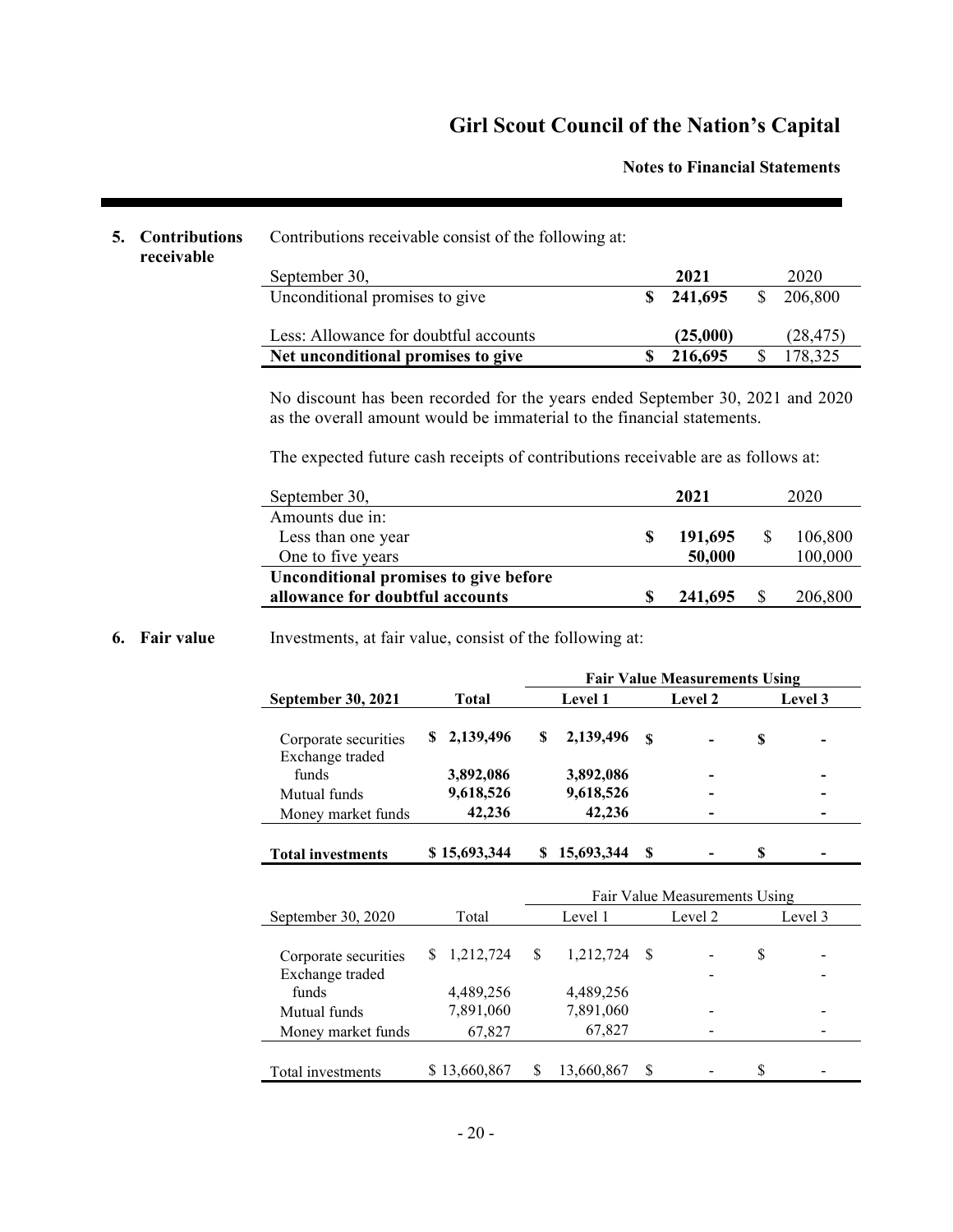**Notes to Financial Statements**

| 7. | <b>Property and</b><br>equipment | Property and equipment consists of the following at: |              |              |
|----|----------------------------------|------------------------------------------------------|--------------|--------------|
|    |                                  | September 30,                                        | 2021         | 2020         |
|    |                                  | Land                                                 | \$20,017,677 | \$19,737,677 |
|    |                                  | <b>Building and Improvements</b>                     |              |              |
|    |                                  | Aquasco                                              | 165,232      | 146,286      |
|    |                                  | <b>Brighton Woods</b>                                | 1,716,403    | 2,307,295    |
|    |                                  | Coles Trip                                           | 1,793,682    | 1,553,932    |
|    |                                  | Crowell                                              | 421,557      | 488,126      |
|    |                                  | May Flather                                          | 334,476      | 174,533      |
|    |                                  | Potomac Woods                                        | 1,534,611    | 1,581,748    |
|    |                                  | White Rock                                           | 848,327      | 727,983      |
|    |                                  | Winona                                               | 4,349,229    | 4,444,806    |
|    |                                  | Leasehold improvements - headquarters                | 421,397      | 421,397      |
|    |                                  | Frederick, MD Archive Center                         | 207,750      | 207,750      |
|    |                                  | Martinsburg Office Space                             | 80,670       | 80,670       |
|    |                                  | Total building and improvements                      | 11,873,334   | 12,134,526   |
|    |                                  | Equipment                                            |              |              |
|    |                                  | Office equipment                                     | 213,177      | 237,099      |
|    |                                  | Equipment under capital lease                        | 519,931      | 519,931      |
|    |                                  | Vehicles                                             | 235,939      | 260,467      |
|    |                                  | Camp and program equipment                           | 95,734       | 95,734       |
|    |                                  | Potomac Woods                                        | 69,236       | 69,236       |
|    |                                  | <b>Brighton Woods</b>                                | 15,616       | 15,616       |
|    |                                  | Aquasco                                              | 17,829       | 17,829       |
|    |                                  | Coles Trip                                           | 63,311       | 64,951       |
|    |                                  | May Flather                                          | 21,409       | 21,409       |
|    |                                  | White Rock                                           | 14,310       | 14,310       |
|    |                                  | Winona                                               | 30,988       | 35,508       |
|    |                                  | Total equipment                                      | 1,297,480    | 1,352,090    |
|    |                                  | Construction in progress                             | 111,693      | 231,566      |
|    |                                  | Total Property and equipment at cost                 | 33,300,184   | 33,455,859   |
|    |                                  | Less: Accumulated depreciation and amortization      | (7,885,679)  | (7,978,443)  |
|    |                                  | Property and equipment, net                          | \$25,414,505 | \$25,477,416 |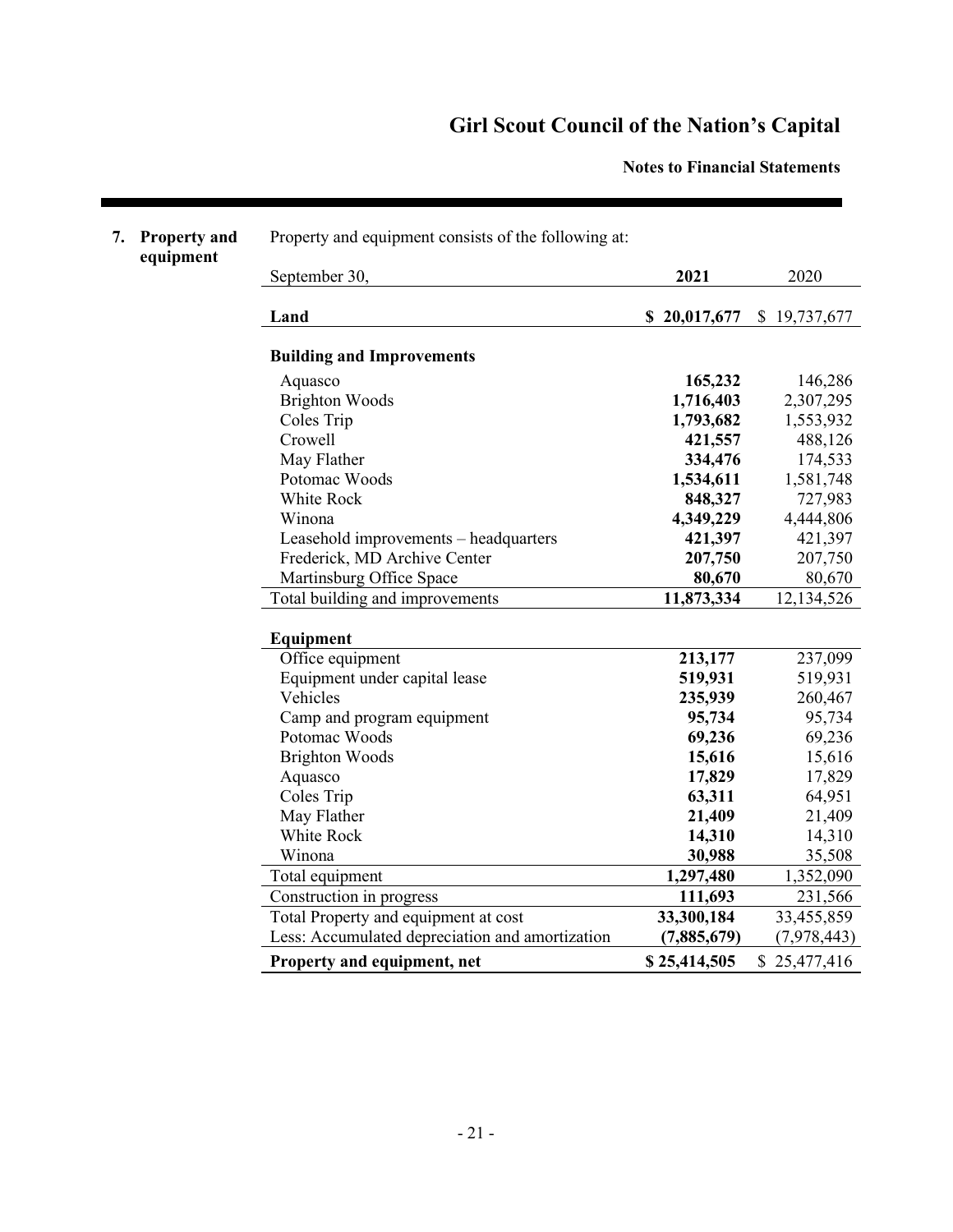#### **Notes to Financial Statements**

The Council leases, for a nominal value, the land on which Camp May Flather is located from the National Park Service and a portion of the land used for Camp Aquasco from the Maryland Capital Parks and Planning Commission.

Depreciation and amortization expense for the years ended September 30, 2021 and 2020 was \$870,196 and \$876,762, respectively.

**8. Note payable** In August 2014, the Council received donated land in Brookeville, Maryland from an individual donor and issued a deed of trust agreement (the agreement) between the Council and the donor to execute the purchase and donation of the land. At the time of the donation, the land was appraised at \$350,000. As part of the agreement, the Council was required to pay the donor \$50,000 in cash and issue a note payable amounting to \$75,000. The remaining amount of \$225,000 was recorded as a contribution from the donor and included in the statement of activities. The note bears a 4% interest rate, payable in 40 regular payments of \$2,284 starting in November 2014. As of September 30, 2021 and 2020, principal payments of \$7,831 and \$7,526, respectively, have been made.

Future maturities of the note payable are as follows:

| Years Ending September 30, |    | Amount         |
|----------------------------|----|----------------|
|                            |    |                |
| 2022<br>2023               | S  | 8,149<br>8,480 |
| 2024                       |    | 8,825          |
| 2025                       |    | 2,262          |
| <b>Total</b>               | \$ | 27,716         |

Interest expense for the years ended September 30, 2021 and 2020 was \$1,305 and \$1,611, respectively.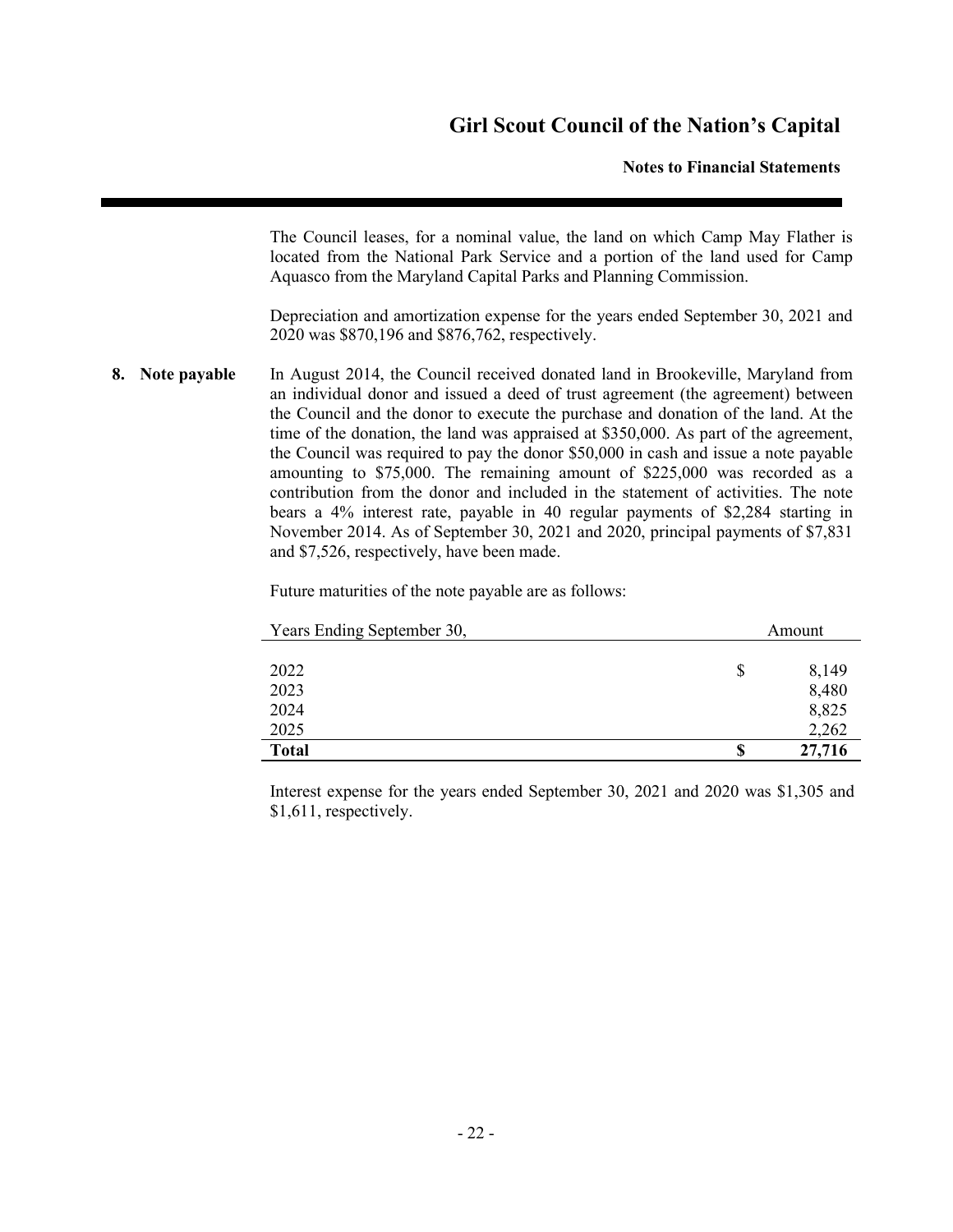#### **Notes to Financial Statements**

- **9. PPP loan** The Council was granted two loans for \$1,340,600 and \$1,250,000 on April 15, 2020 and February 22, 2021, respectively, pursuant to the Paycheck Protection Program (PPP) under the Coronavirus Aid, Relief, and Economic Security Act (the CARES Act). The CARES Act provides that PPP loan may be partially or wholly forgiven if the funds are used for certain qualifying expenses as described in the CARES Act. On September 8, 2021, the Council was approved for loan forgiveness for \$1,340,600. The Council has recorded \$1,340,600 as contribution for the year ended September 30, 2021. The remaining PPP loan has a five-year term and bears interest at a rate of 1.00% per annum. Monthly principal and interest payments are deferred for 24 weeks after the date of disbursement. The PPP loan may be prepaid at any time prior to maturity with no prepayment penalties. In accordance with FASB Accounting Standards Codification 958-605, the Council expects the remaining loan to be forgiven because conditions have been met through eligible expenditures, and is in the process of applying for forgiveness with the federal Government. At September 30, 2021, the Council has accounted for the remaining amount as a note payable for \$1,250,000 plus accrued interest of \$7,500 and no payments have been made on the balance.
- **10. Lines-of-credit** In November 2019, the Council opened an unsecured \$2,000,000 line-of-credit with PNC Bank. At September 30, 2021 and 2020, the balance of the line-of-credit was \$0. The interest rate on this line-of-credit was LIBOR plus 1.5% which was 1.65% as of September 30, 2020 with a maturity date of April 30, 2021. In May 2021, the line-of-credit was amended to extend the maturity date to April 30, 2022 and to increase the interest rate to LIBOR plus 1.75% which was 1.8% as of September 30, 2021.
- **11. Board designated net assets** The Board established a fund called the "Operating Reserve". In accordance with the guidelines of Girl Scouts of the USA, it is the goal of the Council to build a reserve fund equal to 50% of annual operating expenses. The fund is at 70.6% and 58.1% for the years ended September 30, 2021 and 2020, respectively.
- **12. Net assets with**  Net assets with donor restrictions were available for the following purposes as of:

**donor** 

| <br>restrictions | September 30,                                   | 2021      | 2020      |
|------------------|-------------------------------------------------|-----------|-----------|
|                  | Camp programs                                   | 12,615    |           |
|                  | Troop-type service                              | 1,701,157 | 1,583,813 |
|                  | Acquisition of land, building, and equipment    | 51,699    | 122,298   |
|                  | Event sponsorship                               | 107,900   | 5,800     |
|                  | Endowment fund $-$ held in perpetuity           | 1,948,701 | 1,906,395 |
|                  | <b>Total net assets with donor restrictions</b> | 3,822,072 | 3,618,306 |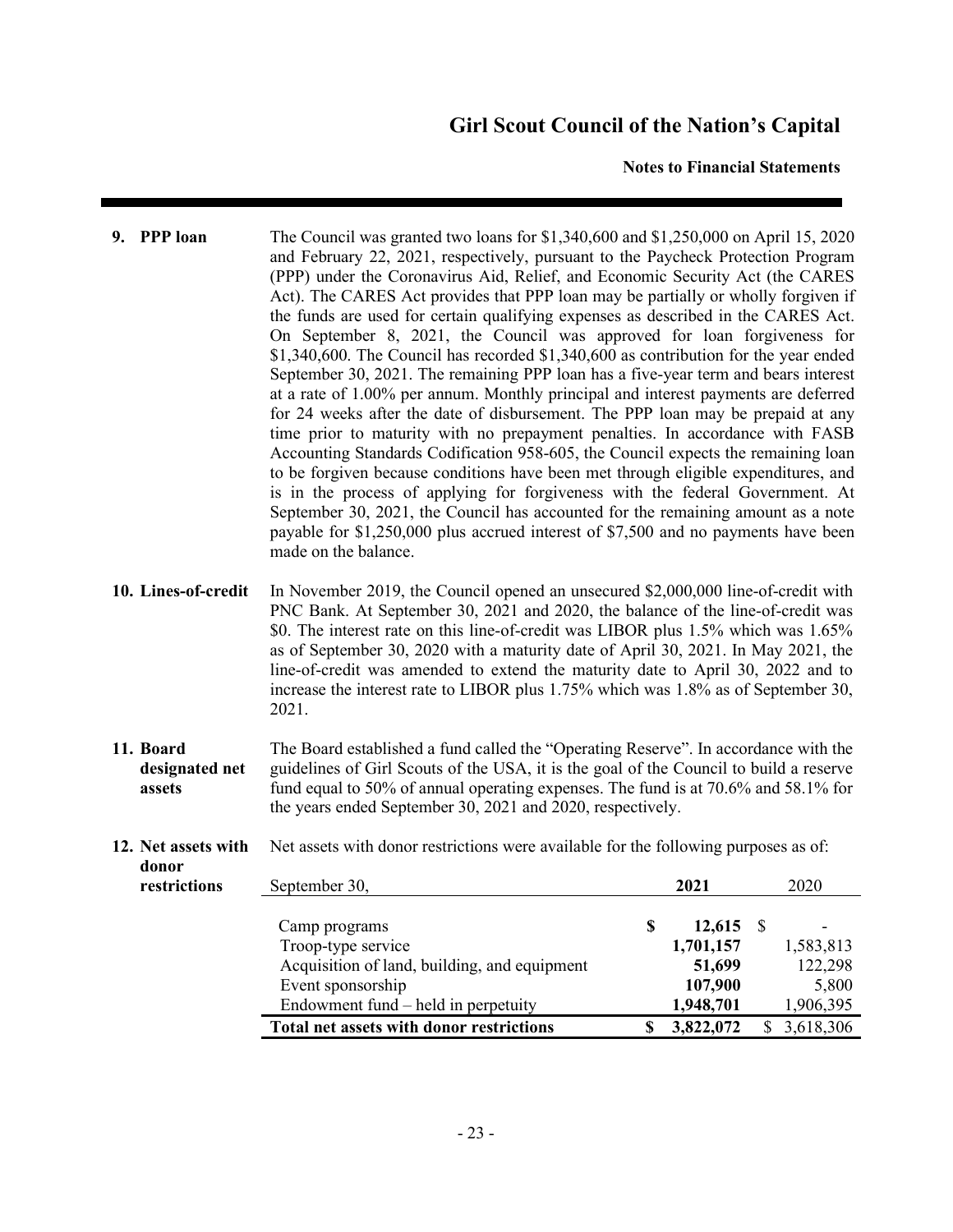**Notes to Financial Statements**

| 13. Net assets<br>released from<br>restrictions | Net assets were released from donor restrictions during the years ended September<br>30, 2021 and 2020 by incurring expenses satisfying the purpose of restrictions<br>specified by donors, as follows:                                                                                                                                                            |                               |               |                      |          |                                                                                                                   |                |                                                                                                                     |
|-------------------------------------------------|--------------------------------------------------------------------------------------------------------------------------------------------------------------------------------------------------------------------------------------------------------------------------------------------------------------------------------------------------------------------|-------------------------------|---------------|----------------------|----------|-------------------------------------------------------------------------------------------------------------------|----------------|---------------------------------------------------------------------------------------------------------------------|
|                                                 |                                                                                                                                                                                                                                                                                                                                                                    |                               |               |                      |          | 2021                                                                                                              |                | 2020                                                                                                                |
|                                                 | Camp programs<br>Troop-type service<br>Acquisition of land, building, and equipment<br>Event sponsorship                                                                                                                                                                                                                                                           |                               |               |                      | \$       | 94,768<br>630,983<br>229,600<br>5,800                                                                             | \$             | 93,000<br>1,189,260<br>156,257<br>121,050                                                                           |
|                                                 | <b>Total net assets released from restrictions</b>                                                                                                                                                                                                                                                                                                                 |                               |               |                      | \$       | 961,151                                                                                                           | \$             | 1,559,567                                                                                                           |
| 14. Net assets with<br>donor                    | The Council's endowment fund consists of the following as of:                                                                                                                                                                                                                                                                                                      |                               |               |                      |          |                                                                                                                   |                |                                                                                                                     |
| restrictions in                                 | September 30,                                                                                                                                                                                                                                                                                                                                                      |                               |               |                      |          | 2021                                                                                                              |                | 2020                                                                                                                |
| perpetuity                                      | Ewing Fund for Campership<br>Schwartz/Wolff Foundation Fund<br>Juliette Low Society<br>Phillips Gold Award Fund<br>Samuel Rosenstock Irrevocable Trust<br>Pangborn Trust<br><b>Shingleton Trust</b><br>Eva Woolridge Scholarship Fund<br>Verhage Campership Fund<br>Bobby Lerch Endowment Fund<br><b>Total net assets with donor restrictions</b><br>in perpetuity |                               |               |                      | \$<br>\$ | 15,578<br>18,208<br>528,173<br>250,000<br>225,277<br>38,150<br>41,913<br>54,864<br>759,374<br>17,164<br>1,948,701 | \$             | 15,578<br>18,208<br>485,867<br>250,000<br>225,277<br>38,150<br>41,913<br>54,864<br>759,374<br>17,164<br>\$1,906,395 |
|                                                 |                                                                                                                                                                                                                                                                                                                                                                    |                               |               |                      |          |                                                                                                                   |                |                                                                                                                     |
| 15. Sales                                       | For the year ended September 30, 2021:                                                                                                                                                                                                                                                                                                                             | Cookies                       |               | Fall Sale            |          | Girl Scout<br>Shops                                                                                               |                | <b>Total</b>                                                                                                        |
|                                                 | <b>Sales</b><br>Cost of Sales                                                                                                                                                                                                                                                                                                                                      | \$<br>14,400,774<br>6,291,102 | \$            | 1,798,445<br>799,362 | \$       | 1,035,539<br>460,589                                                                                              |                | \$17,234,758<br>7,551,053                                                                                           |
|                                                 | Net Sales                                                                                                                                                                                                                                                                                                                                                          | \$<br>8,109,672               | \$            | 999,083              | \$       | 574,950                                                                                                           | \$             | 9,683,705                                                                                                           |
|                                                 | For the year ended September 30, 2020:                                                                                                                                                                                                                                                                                                                             | Cookies                       |               | Fall Sale            |          | Girl Scout<br>Shops                                                                                               |                | Total                                                                                                               |
|                                                 | Sales                                                                                                                                                                                                                                                                                                                                                              | \$<br>18,116,408              | $\mathcal{S}$ | 1,581,516            | \$       | 1,063,993                                                                                                         | $\mathbb{S}^-$ | 20,761,917                                                                                                          |
|                                                 | Cost of Sales                                                                                                                                                                                                                                                                                                                                                      | 5,189,912                     |               | 648,997              |          | 465,500                                                                                                           |                | 6,304,409                                                                                                           |
|                                                 | Net Sales                                                                                                                                                                                                                                                                                                                                                          | \$<br>12,926,496              | $\mathcal{S}$ | 932,519              | \$       | 598,493                                                                                                           |                | \$14,457,508                                                                                                        |
|                                                 |                                                                                                                                                                                                                                                                                                                                                                    |                               |               |                      |          |                                                                                                                   |                |                                                                                                                     |

Ī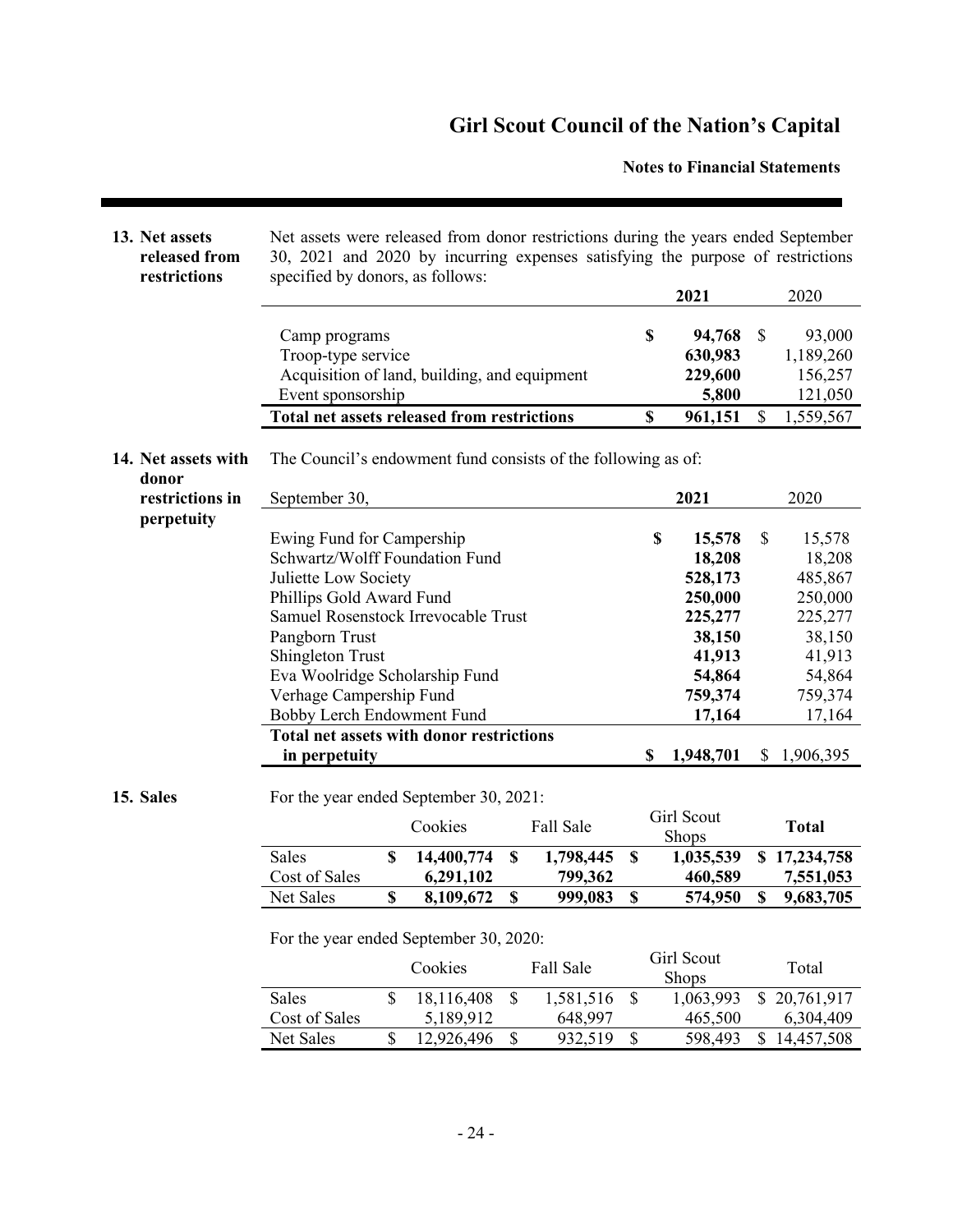#### **Notes to Financial Statements**

Cookie sales are net of \$2,942,244 and \$4,283,926 retained by troops for the years ended September 30, 2021 and 2020, respectively. Fall sales are net of \$329,497 and \$302,994 retained by troops for the years ended September 30, 2021 and 2020 respectively.

Net revenues from product sales represented 59.2% and 83.6% of operating revenue for the years ended September 30, 2021 and 2020, respectively.

#### **16. Annual giving** Annual giving campaigns revenue consists of the following:

**campaigns**

| September 30,                 | 2021    | 2020    |
|-------------------------------|---------|---------|
| <b>SHARE</b>                  | 531,892 | 494,375 |
| Major Gifts                   | 222,839 | 155,569 |
| Total annual giving campaigns | 754.731 | 649.944 |

**17. Employee benefit plan** The Council participates in the National Girl Scout Council Retirement Plan (NGSCRP), a noncontributory defined benefit pension plan sponsored by Girl Scouts of the USA. The National Board of Girl Scouts of the USA voted to freeze the Plan to new entrants and to freeze future benefit accruals for all current participants under the Plan effective July 31, 2010. The Plan covers the majority of the employees of various Girl Scout councils who were eligible to participate in the plan prior to the Plan freeze. Accrued and vested benefits prior to July 31, 2010 are based on years of service and salary levels. This obligation is held at NGSCRP. Contributions made by the Council for the years ended September 30, 2021 and 2020 were \$629,772 and \$723,239, respectively.

> During the year ended September 30, 2011, as a result of the National Girl Scout Council Retirement Plan being frozen, the Board of Directors appointed an Ad-Hoc Committee to develop a new single employer retirement plan for the Council's employees. The Committee worked with the Council's management to design a defined contribution plan that would include a 3% non-discretionary contribution by the Council for all employees who met the eligibility requirements and, in addition, the Council would also match up to 2% of the contribution made by each eligible employee to their retirement savings. The Council's pension expense and contributions to this plan for the years ended September 30, 2021 and 2020 were \$269,870 and \$295,019, respectively. Employees are fully vested in the Council's non-discretionary contributions immediately, and are fully vested in the Council's matching contributions after 3 years of service.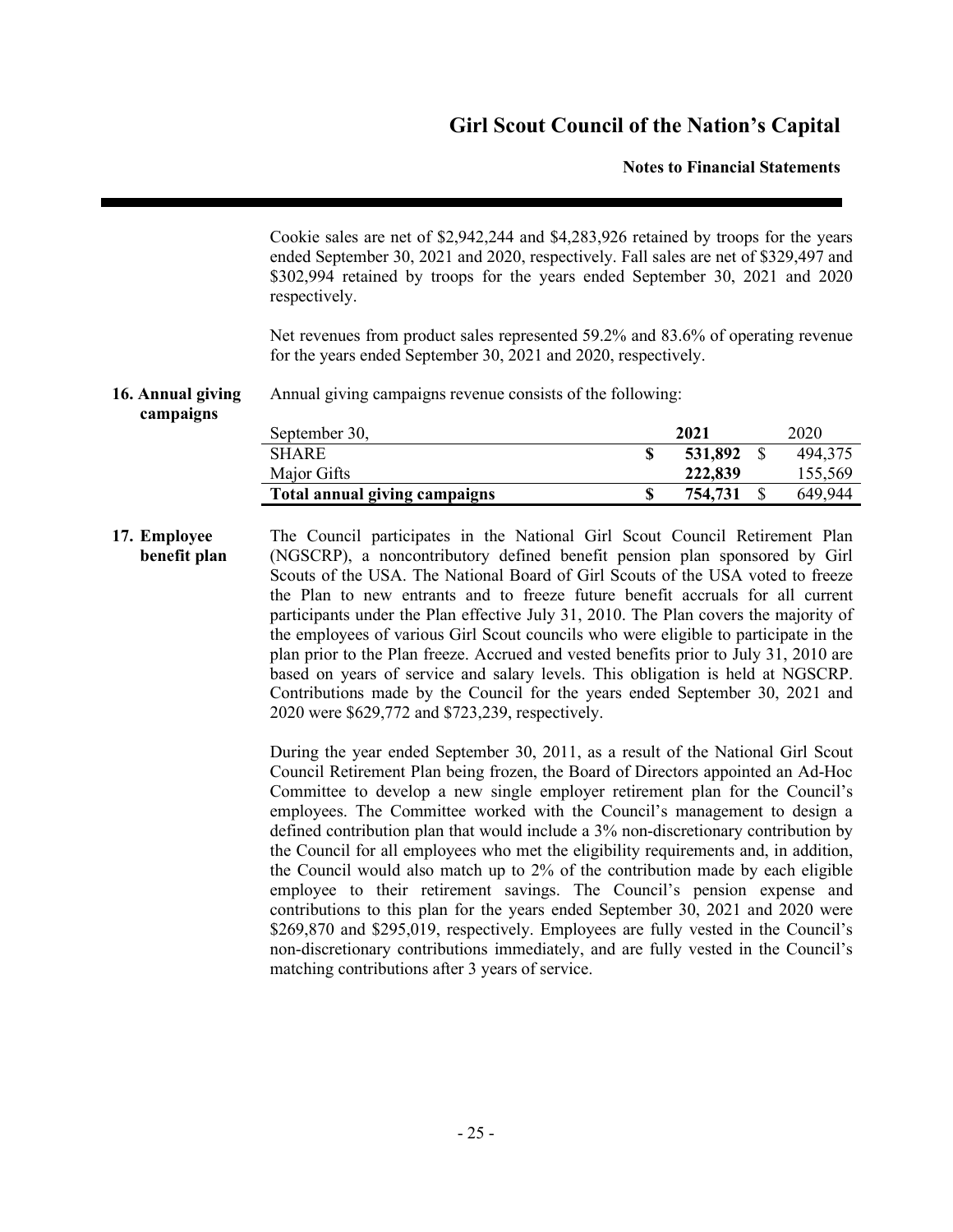#### **Notes to Financial Statements**

**18. Commitments and contingencies** The Council has commitments under operating leases, expiring at various times through the year 2029, for office space and equipment. Some leases have scheduled rental increases and some contain options to renew.

> Future minimum rental payments under non-cancelable operating leases are as follows:

| Years Ending September 30, | Total           |
|----------------------------|-----------------|
|                            |                 |
| 2022                       | \$<br>1,189,705 |
| 2023                       | 1,220,523       |
| 2024                       | 1,232,381       |
| 2025                       | 1,181,053       |
| 2026                       | 1,269,212       |
| Thereafter                 | 772,467         |
| <b>Total</b>               | \$<br>6,865,341 |

Rent expense was \$1,149,290 and \$1,192,346 for the years ended September 30, 2021 and 2020 respectively.

#### **19. Capital lease** The Council is obligated for a lease of equipment as a lessee under an agreement classified as a capital lease. The following is a schedule by year of the future minimum lease payments under the capital lease together with the net present value of the minimum lease payments as of September 30, 2021:

| Years ending September 30,                         |    | Total     |
|----------------------------------------------------|----|-----------|
| 2022                                               | \$ | 30,439    |
| Subtotal                                           |    | 30,439    |
| Amount representing interest                       |    | (545)     |
| Net present value of future minimum lease payments | S  | 29,894    |
|                                                    |    |           |
| Capital lease asset                                |    |           |
| Original asset value                               | S  | 519,931   |
| Less: accumulated amortization                     |    | (493,935) |
| Net book value at year end                         | \$ | 25,996    |
| Amortization expense                               | S  | 103,986   |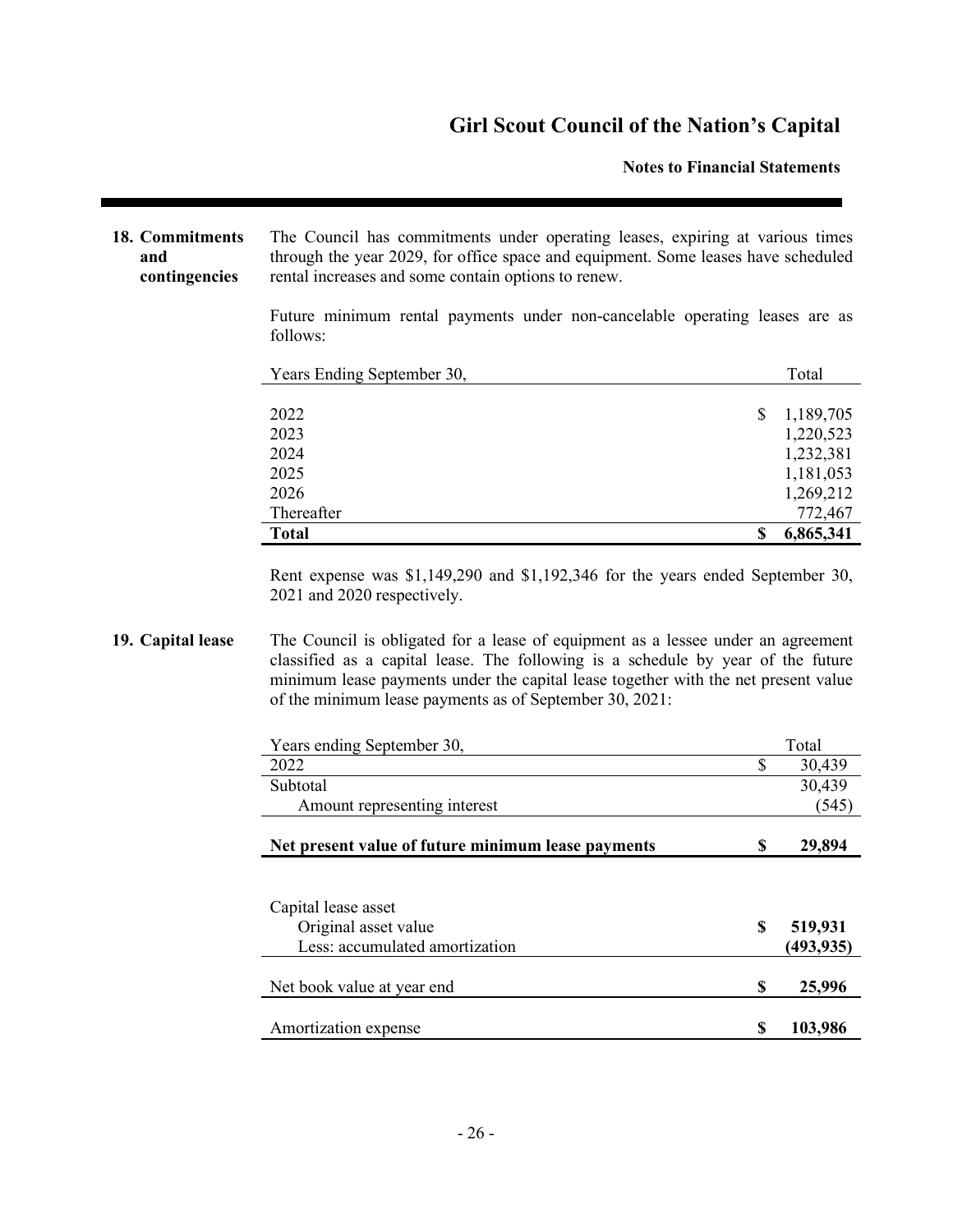**Notes to Financial Statements**

**20. Endowments** The Council's endowment consists of contributions with donor restrictions to be held in perpetuity established for the purpose of funding scholarships and financial assistance to Girl Scouts. Net assets associated with the endowment funds are classified and reported on the existence or absence of donor-imposed restrictions.

|                            |              | <b>Without Donor</b> |              | With Donor   |                 |  |
|----------------------------|--------------|----------------------|--------------|--------------|-----------------|--|
| September 30, 2021         | Restrictions |                      | Restrictions |              | Total           |  |
| Donor-restricted endowment |              |                      |              |              |                 |  |
| funds:                     |              |                      |              |              |                 |  |
| Original donor-restricted  |              |                      |              |              |                 |  |
| gift amount and amounts    |              |                      |              |              |                 |  |
| required to be maintained  |              |                      |              |              |                 |  |
| in perpetuity by donor     | \$           |                      | \$           | 1,948,701    | 1,948,701<br>S. |  |
| Accumulated investment     |              |                      |              |              |                 |  |
| gains                      |              |                      |              |              |                 |  |
| Total endowment funds      | \$           |                      | \$           | 1,948,701    | 1,948,701<br>\$ |  |
|                            |              |                      |              |              |                 |  |
|                            |              |                      |              |              |                 |  |
|                            |              | <b>Without Donor</b> |              | With Donor   |                 |  |
| September 30, 2020         |              | Restrictions         |              | Restrictions | Total           |  |
| Donor-restricted endowment |              |                      |              |              |                 |  |
| funds:                     |              |                      |              |              |                 |  |
| Original donor-restricted  |              |                      |              |              |                 |  |
| gift amount and amounts    |              |                      |              |              |                 |  |
| required to be maintained  |              |                      |              |              |                 |  |
| in perpetuity by donor     | \$           |                      | \$           | 1,906,395    | 1,906,395<br>\$ |  |
| Accumulated investment     |              |                      |              |              |                 |  |
| gains                      | \$           |                      |              |              |                 |  |

The endowment net asset composition by type of fund was as follows:

Changes in endowment net assets during the year ended September 30, 2021 are as follows: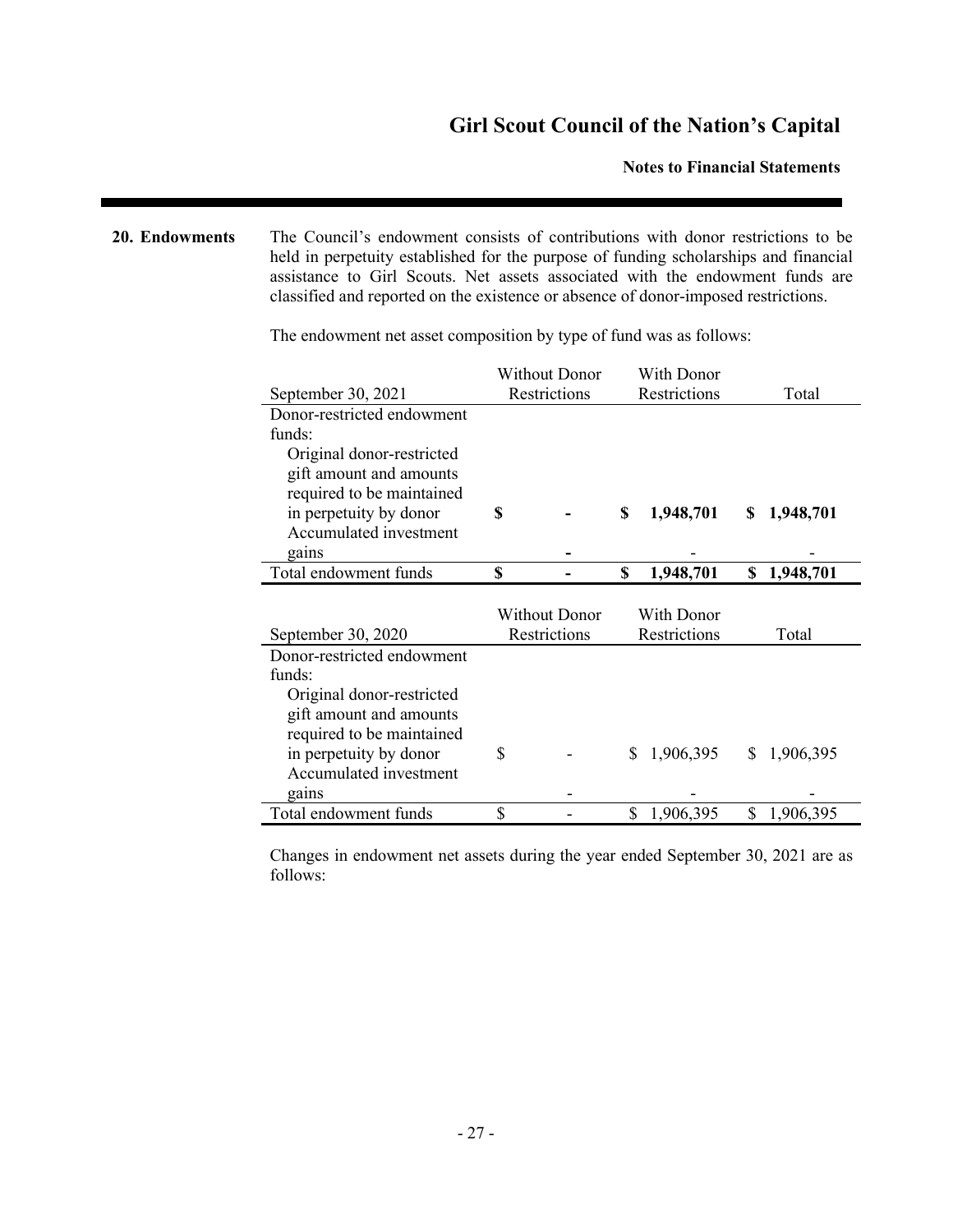### **Notes to Financial Statements**

| <b>Endowments</b>                                    | Without<br><b>Restrictions</b> |            | <b>With Restrictions</b> |                | <b>Total</b> |            |
|------------------------------------------------------|--------------------------------|------------|--------------------------|----------------|--------------|------------|
| Endowments,                                          |                                |            |                          |                |              |            |
| September 30, 2020                                   | \$                             |            | \$                       | $1,906,395$ \$ |              | 1,906,395  |
| Investment return                                    |                                |            |                          |                |              |            |
| Investment income                                    | 36,790                         |            |                          |                |              | 36,790     |
| Net appreciation                                     |                                |            |                          |                |              |            |
| (realized and unrealized)                            | 131,885                        |            |                          |                |              | 131,885    |
| Total investment return                              |                                | 168,675    |                          |                |              | 168,675    |
| Contribution and transfers in                        |                                |            |                          | 42,306         |              | 42,306     |
| Appropriation of endowment<br>income for expenditure |                                | (168, 675) |                          |                |              | (168, 675) |
| <b>Endowments,</b>                                   |                                |            |                          |                |              |            |
| <b>September 30, 2021</b>                            | \$                             |            | \$                       | 1,948,701      | S            | 1,948,701  |

Changes in endowment net assets during the year ended September 30, 2020 are as follows:

|                               | Without      |           |                   |           |       |           |  |
|-------------------------------|--------------|-----------|-------------------|-----------|-------|-----------|--|
| Endowments                    | Restrictions |           | With Restrictions |           | Total |           |  |
| Endowments,                   |              |           |                   |           |       |           |  |
| September 30, 2019            | \$           |           | \$                | 1,853,456 | \$    | 1,853,456 |  |
|                               |              |           |                   |           |       |           |  |
| Investment return             |              |           |                   |           |       |           |  |
| Investment income             | 36,740       |           |                   |           |       | 36,740    |  |
| Net appreciation              |              |           |                   |           |       |           |  |
| (realized and unrealized)     | 78,858       |           |                   |           |       | 78,858    |  |
| Total investment return       |              | 115,598   |                   |           |       | 115,598   |  |
|                               |              |           |                   |           |       |           |  |
| Contribution and transfers in |              |           |                   | 52,939    |       | 52,939    |  |
| Appropriation of endowment    |              |           |                   |           |       |           |  |
| income for expenditure        |              | (115,598) |                   |           |       | (115,598) |  |
|                               |              |           |                   |           |       |           |  |
| Endowments,                   |              |           |                   |           |       |           |  |
| September 30, 2020            | \$           |           | \$                | 1,906,395 | \$    | 1,906,395 |  |